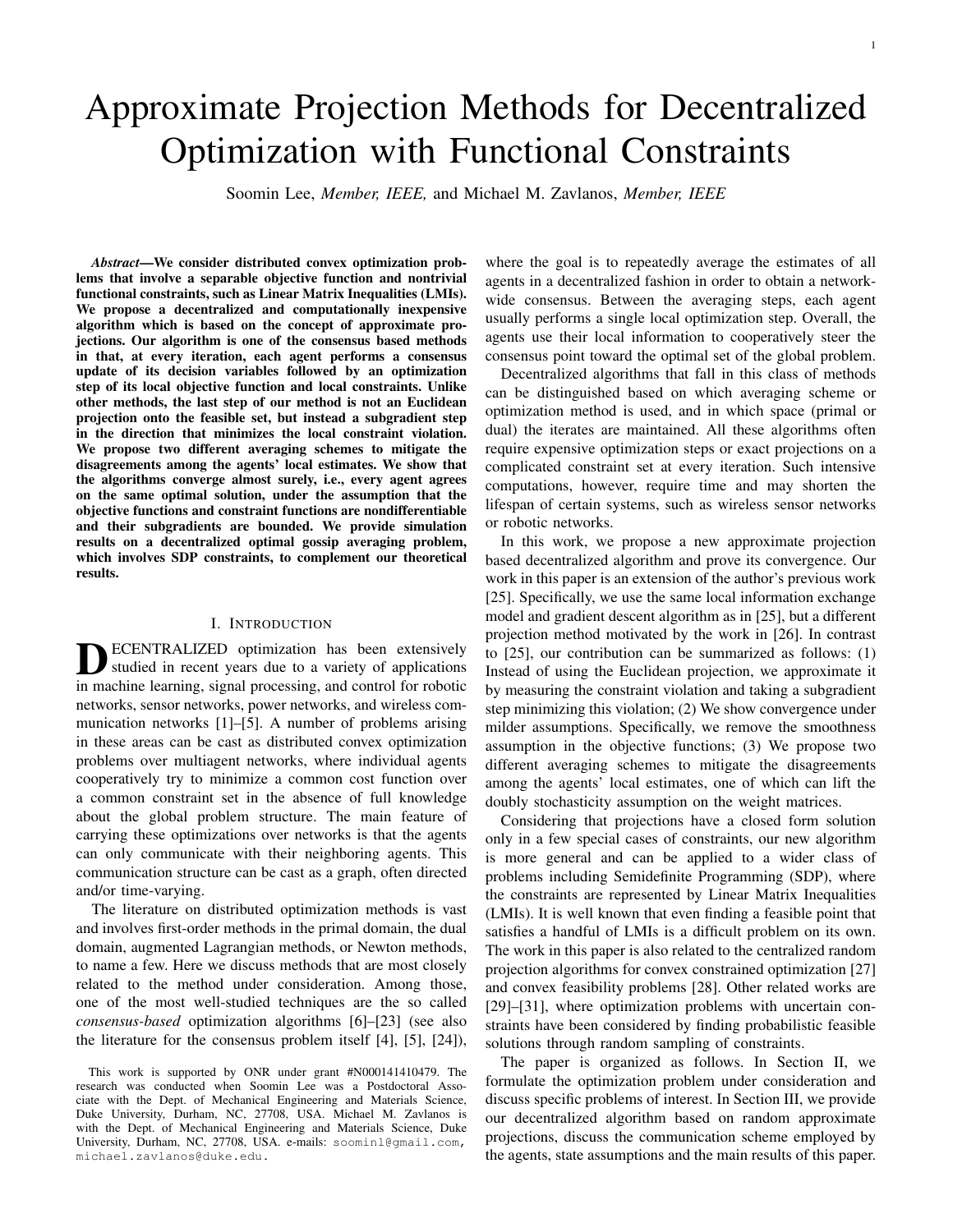In Section IV, we first review some necessary results and lemmas from existing literature, provide proofs of required lemmas, and then present the proofs of the main results discussed in Section III. In Section V, we present simulation results for a decentralized SDP problem, which is optimal decentralized gossip averaging. We conclude the paper with some comments in Section VI.

Notation: All vectors are viewed as column vectors. We write  $x^{\top}$  to denote the transpose of a vector x. The scalar product of two vectors x and y is  $\langle x, y \rangle$ . For vectors associated with agent i at time  $k$ , we use subscripts  $i, k$  such as, for example,  $p_{i,k}$ ,  $x_{i,k}$ , etc. Unless otherwise stated,  $\|\cdot\|$  represents the standard Euclidean norm. For a set  $S$ , we use  $|S|$  to denote its cardinality. For a matrix  $A \in \mathbb{R}^{n \times n}$ , we use  $[A]_{ij}$  to denote the entry of the *i*-th row and *j*-th column and  $||A||_F$  to denote the Frobenius norm  $||A||_F = \left(\sum_{i,j=1}^n ([A]_{ij})^2\right)^{1/2}$ . We use TrA to denote the trace of A, i.e.,  $Tr A = \sum_{i=1}^{n} [A]_{ii}$ . We denote by  $\mathbb{S}_m$  and  $\mathbb{S}_m^+$  the space of  $m \times m$  real symmetric and real symmetric positive semidefinite matrices, respectively. The matrix inequality  $A \preceq 0$  means  $-A$  is positive semidefinite. We use 1 and 0 to denote vectors of all ones and zeros. The identity matrix is denoted by I. We use  $Pr{Z}$  and  $E[Z]$  to denote the probability and the expectation of a random variable Z. We write  $dist(x, \mathcal{X})$  for the distance of a vector x from a closed convex set X, i.e., dist $(x, \mathcal{X}) = \min_{v \in \mathcal{X}} ||v - x||$ . We use  $\prod_{\mathcal{X}} [x]$  for the Euclidean projection of a vector x on the set  $x$ , i.e., Π<sub> $x$ </sub>[ $x$ ] = arg min<sub>v∈  $x$ </sub> ||v −  $x$ ||<sup>2</sup>. We often abbreviate *almost surely* and *independent identically distributed* as *a.s.* and *i.i.d.*, respectively.

## II. PROBLEM DEFINITION

Consider a multiagent network system whose communication at time k is governed by a digraph  $\mathcal{G}_k = (\mathcal{V}, \mathcal{E}_k)$ , where  $V = \{1, \ldots, N\}$  and  $\mathcal{E}_k \subseteq V \times V$ . If there exists a directed link from agent j to i, which we denote by  $(j, i)$ , agent j may send its information to agent i. Thus, each agent  $i \in V$ can directly receive information only from the agents in its in-neighborhood

$$
\mathcal{N}_{i,k}^{\text{in}} = \{ j \in \mathcal{V} \mid (j,i) \in \mathcal{E}_k \} \cup \{ i \},\tag{1}
$$

and send information only to the agents in its outneighborhood

$$
\mathcal{N}_{i,k}^{\text{out}} = \{ j \in \mathcal{V} \mid (i,j) \in \mathcal{E}_k \} \cup \{ i \},\tag{2}
$$

where in both  $\mathcal{N}_{i,k}^{\text{in}}$  and  $\mathcal{N}_{i,k}^{\text{out}}$ , we assume there exists a selfloop  $(i, i)$  for all  $i \in V$ . Also, we use  $\deg_{i,k}$  to denote the in-degree of node  $i$  at time  $k$ , i.e.,

$$
\deg_{i,k} = |\mathcal{N}_{i,k}^{\text{in}}|.\tag{3}
$$

# *A. Problem Statement*

Our goal is to let the network of agents cooperatively solve the following convex minimization problem:

$$
\min_{x} f(x) \triangleq \sum_{i \in \mathcal{V}} f_i(x) \tag{4}
$$
\n
$$
\text{s.t. } x \in \mathcal{X}, \quad \mathcal{X} \triangleq \mathcal{X}_0 \cap (\bigcap_{i \in \mathcal{V}} \mathcal{X}_i),
$$

where only agent i knows the function  $f_i : \mathbb{R}^n \to \mathbb{R}$  and the constraint set  $X_i \subseteq \mathbb{R}^n$ . The set  $X_0 \subseteq \mathbb{R}^n$  is common to all agents and assumed to have some simple structure in the sense that the projection onto  $\mathcal{X}_0$  can be made easily (e.g., a box, ball, probability simplex, or even  $\mathbb{R}^n$ ). Note that the common constraint set, i.e.,  $\mathcal{X}_0 = \mathcal{X}_i$  for all  $i \in \mathcal{V}$ , is a special case of this problem definition. We assume that the set of optimal solutions  $\mathcal{X}^* = \arg \min_{x \in \mathcal{X}} f(x)$  is nonempty.

We assume each agent i's local constraint set  $\mathcal{X}_i$  consists of one or more algebraic inequalities, which we denote by

$$
\mathcal{X}_i = \{ x \in \mathbb{R}^n \mid g(x,\omega) \le 0, \ \forall \omega \in \Omega_i \},
$$

where  $\Omega_i$  is a finite collection of indices. From this definition, the feasible set  $X$  can be precisely represented as

$$
\mathcal{X} = \{ x \in \mathcal{X}_0 \mid g(x, \omega) \leq 0, \ \forall \omega \in \Omega_i, i \in \mathcal{V} \}.
$$

Note that some of the inequalities may overlap across different agents, i.e.,  $\Omega_i \cap \Omega_j$  for  $i \neq j$  can be either empty or nonempty.

We also consider an equivalent epigraph form of problem (4) by introducing a new set of variables  $t = [t_1 \dots t_N]^\top \in$  $\mathbb{R}^N$ . Consider that the local constraint set  $\mathcal{X}_i$  for  $i \in \mathcal{V}$  now includes the additional inequality constraint  $f_i(y) \leq t_i$ . Then, problem (4) is equivalent to:

$$
\min_{x} a^{\top} x
$$
  
s.t.  $y \in \mathcal{X}, \quad \mathcal{X} \triangleq \mathcal{X}_0 \cap (\bigcap_{i \in \mathcal{V}} \mathcal{X}_i),$  (5)

where  $x = [y^\top t^\top]^\top$  and  $a = [0^\top 1^\top]^\top$ . Note that this reformulation has also been introduced in [32] for solving distributed robust convex optimization. In the case of a single agent, the algorithm can be also seen as scenario approach for solving robust convex optimization (see e.g., [33]–[35] and references therein).

## *B. Problems of Interest*

Problems of particular interest are those involving lots of nontrivial constraints on which exact projections are impossible or computationally intractable. Here we provide two such examples:

1) Robust Linear Inequalities:

$$
\mathcal{X}_i = \left\{ x \in \mathbb{R}^n \mid A(\omega)x \le b(\omega), \ \forall \omega \ \text{such that} \right\}
$$

$$
\|A(\omega) - A_0\|_{\text{op}} \le r_1 \text{ and } \|b(\omega) - b_0\|_{\text{op}} \le r_2 \right\},\
$$

where  $A_0 \in \mathbb{R}^{m \times n}$ ,  $b_0 \in \mathbb{R}^m$  are nominal data,  $r_1, r_2 \geq$ 0 are the levels of uncertainty, and  $\|\cdot\|_{op}$  denotes an operator norm. Here we can not handle each row of  $A(\omega)x \leq b(\omega)$  separately as in [25] due to the matrix operator norm  $\|\cdot\|_{op}$ .

2) Linear Matrix Inequalities:

$$
\mathcal{X}_i = \left\{ x \in \mathbb{R}^n \; |A_0(\omega) + \sum_{j=1}^n x_j A_j(\omega) \preceq 0, \; \forall \omega \in \Omega_i \right\},\tag{6}
$$

where  $A_j(\omega) \in \mathbb{S}_m$  for  $j = 0, 1, \ldots, n, \omega \in \Omega_i$ are given matrices. The inequalities in (6) are referred to as *linear matrix inequalities* (LMIs). A semidefinite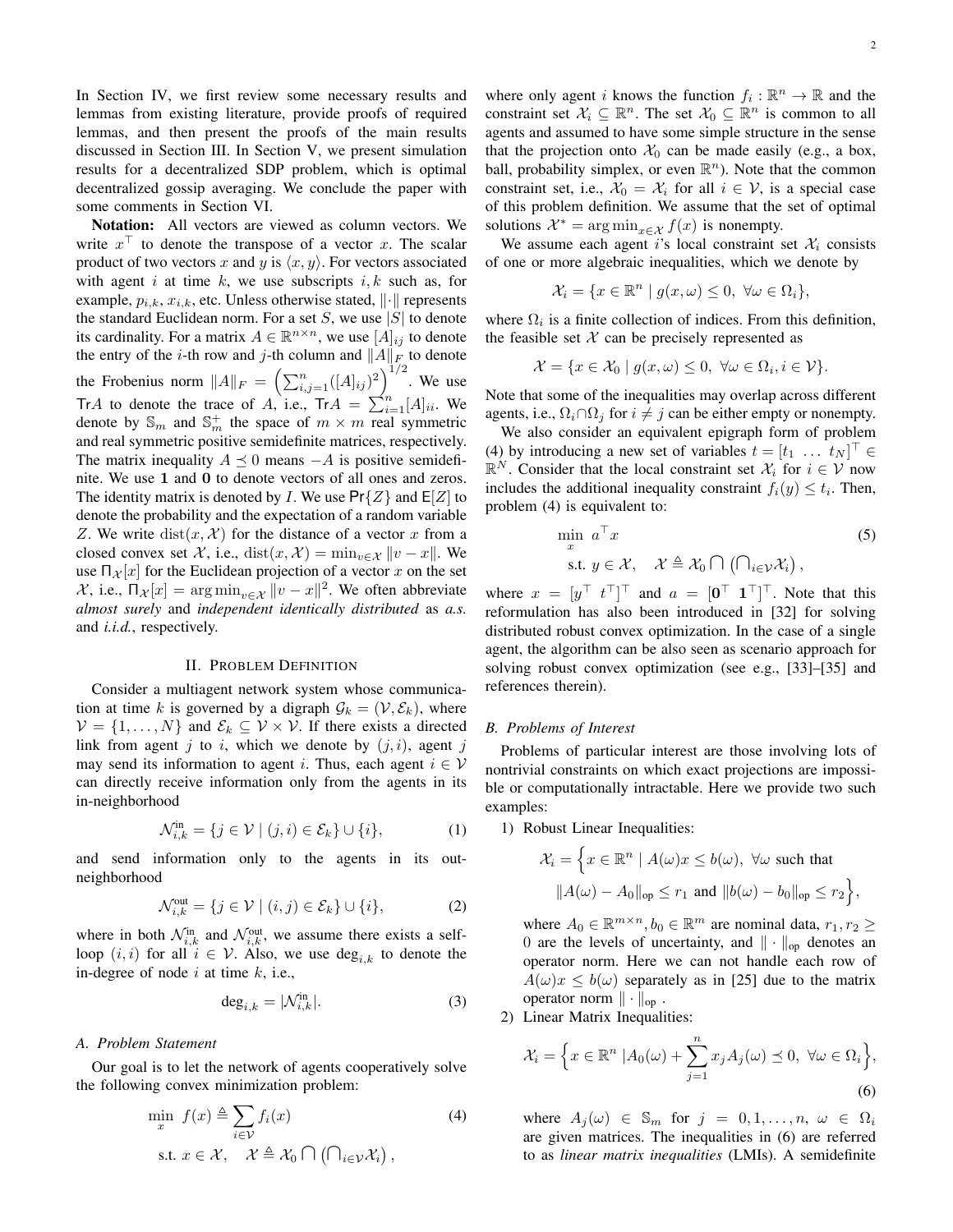# Algorithm 1 Decentralized Approximate Projection (DAP)

Let  $x_{i,0} \in \mathcal{X}_0$  for  $i \in \mathcal{V}$  and the nonnegative parameter  $\{\alpha_k\}_{k\geq 0}$  be given.

Set  $k := 0$ 

while Maximum iteration number is reached do

Each agent i updates  $x_{i,k}$  according to

$$
p_{i,k} = \sum_{j \in \mathcal{V}} [W_k]_{ij} x_{j,k-1} \tag{7a}
$$

$$
v_{i,k} = \Pi_{\mathcal{X}_0} \left[ p_{i,k} - \alpha_k s_{i,k} \right] \tag{7b}
$$

$$
x_{i,k} = \Pi_{\mathcal{X}_0} \left[ v_{i,k} - \frac{g^+(v_{i,k}, \omega_{i,k})}{\|d_{i,k}\|^2} d_{i,k} \right]
$$
 (7c)

Set 
$$
k := k + 1
$$
  
end while

programming (SDP) problem has one or more LMI constraints. Finding a feasible point of the set (6) is often a difficult problem on its own.

Note that the inequalities in (6) can represent a wide variety of convex constraints (see [36] for more details). For example, quadratic inequalities, inequalities involving matrix norms, and various inequality constraints arising in robust control such as Lyapunov and quadratic matrix inequalities can be all cast as LMIs in (6). When all matrices  $A_i(\omega)$  in (6) are diagonal, the LMIs reduce to regular linear inequalities.

# III. ALGORITHM, ASSUMPTIONS, AND MAIN RESULTS

Our goal is to design a decentralized protocol by which each agent  $i \in V$  maintains a sequence of the local copy  $\{x_{i,k}\}_{k\geq 0}$ converging to the same point in  $\mathcal{X}^*$  as  $k$  goes to infinity. Since we assume that the local constraint sets  $\mathcal{X}_i$ 's are nontrivial, we do not find an exact projection onto  $\mathcal{X}_i$  at each step of the algorithm. Instead, at iteration  $k$ , each agent i randomly generates an index  $\omega_{i,k} \in \Omega_i$  and makes an *approximate projection* on the selected inequality  $g(\cdot, \omega_{i,k}) \leq 0$ .

# *A. Decentralized Algorithm with Approximate Projections*

We formally present our decentralized algorithm, named the Decentralized Approximate Projection (DAP), in Algorithm 1. Each agent *i* maintains a sequence  $\{x_{i,k}\}_{k\geq 0}$ . The element  $x_{i,k}$  of the sequence can be seen as the agent i's estimate of the decision variable x at time k. Let  $g^+(x,\omega)$  denote the function that measures the violation of the constraint  $g(\cdot, \omega)$ at x, i.e.,  $g^+(x,\omega) \triangleq \max\{g(x,\omega),0\}.$ 

At  $k = 0$ , the estimates  $x_{i,0}$  are locally initialized such that  $x_{i,0} \in \mathcal{X}_0$ . At time step k, all agents  $j \in \mathcal{V}$  broadcast their previous estimates  $x_{i,k-1}$  to all of the nodes in their outneighborhood, i.e., to all agents i such that  $(i, j) \in \mathcal{E}_k$ . Then, each agent  $i \in V$  updates  $x_{i,k}$  using (7a)-(7c), where  $W_k$  is a nonnegative  $N \times N$  weight matrix,  $\{\alpha_k\}$  is a positive sequence of nonincreasing stepsizes;  $s_{i,k}$  is a subgradient of the function  $f_i$  at  $p_{i,k}$ ;  $\omega_{i,k}$  is a random variable taking values in the index set  $\Omega_i$ ; and  $d_{i,k}$  is a subgradient of  $g^+(\cdot,\omega_{i,k})$  evaluated at  $v_{i,k}$ . The vector  $d_{i,k}$  is chosen such that  $d_{i,k} \in \partial g^+(v_{i,k}, \omega_{i,k})$ if  $g^+(v_{i,k}, \omega_{i,k}) > 0$ , and  $d_{i,k} = d_i$  for some  $d_i \neq 0$ , if  $g^+(v_{i,k}, \omega_{i,k}) = 0.$ 

More specifically, in  $(7a)$ , each agent *i* calculates a weighted average of the received messages (including its own message  $x_{i,k-1}$ ) to obtain  $p_{i,k}$ . Specifically,  $[W_k]_{ij} \geq 0$  is the weight that agent i allocates to the message  $x_{j,k-1}$ . This communication step is decentralized since the weight matrix  $W_k$ respects the topology of the graph  $\mathcal{G}_k$ , i.e.,  $[W_k]_{ij} > 0$  only if  $(j, i) \in \mathcal{E}_k$  and  $[W_k]_{ij} = 0$ , otherwise. In (7b), each agent i adjusts the average  $p_{i,k}$  in the direction of the negative subgradient  $(-s_{i,k})$  of its local objective  $f_i$  to obtain  $v_{i,k}$ . The adjusted average is projected back to the simple set  $\mathcal{X}_0$ . In (7c), agent i observes a random realization of  $\omega_{i,k} \in \Omega_i$  and measures the feasibility violation of the selected component constraint  $g(\cdot, \omega_{i,k})$  at  $v_{i,k}$ . If  $g^+(v_{i,k}, \omega_{i,k}) > 0$ , it calculates a subgradient  $d_{i,k} \in \partial g^+(v_{i,k}, \omega_{i,k})$  and takes an additional subgradient step with the stepsize  $\frac{g^+(v_{i,k},\omega_{i,k})}{\|d_{i,k}\|^2}$  to minimize this violation. If  $g^+(v_{i,k}, \omega_{i,k}) = 0$ , then the current point  $v_{i,k}$  already satisfies the selected inequality  $g(\cdot, \omega_{i,k}) \leq 0$ . In this case, there is no need to move the point further into the selected set. Therefore, the approximate projection step (7c) is just omitted.

Note that the description of the DAP algorithm is only conceptual at this moment since we have not specified the parameters  $\{\alpha_k\}$  and  $\{W_k\}$  yet. The stepsizes  $\{\alpha_k\}$  should be nonnegative, nonincreasing and such that

$$
\sum_{k=1}^{\infty} \alpha_k = \infty \text{ and } \sum_{k=1}^{\infty} \alpha_k^2 < \infty. \tag{8}
$$

For the sequence of weight matrices  $\{W_k\}$ , we assume the following.

*Assumption 1: For all*  $k \geq 1$ *,* 

- (a)  $[W_k]_{ij} \geq 0$  *for all*  $i, j \in V$  *and*  $[W_k]_{ij} = 0$  *only if*  $j \notin \mathcal{N}_{i,k}^{in}$ .
- (b) *There exists a scalar*  $\nu \in (0,1)$  *such that*  $[W_k]_{ij} \geq \nu$ *only if*  $j \in \mathcal{N}_{i,k}^{in}$ .
- (c)  $\sum_{j \in \mathcal{V}} [W_k]_{ij} = 1$  *for all*  $i \in \mathcal{V}$ *, and*  $\sum_{i \in \mathcal{V}} [W_k]_{ij} = 1$ *for all*  $j \in V$ .

Condition (a) ensures that the weight matrices  $W_k$  respect the underlying topology  $\mathcal{G}_k$  for every k so that the communication is indeed decentralized. The lower boundedness of the weights in (b) is required to show consensus among all agents (see [37] for more details) but the agents need not know the  $\nu$  value in running the algorithm. Condition (a) and (c) imply doubly stochasticity of the matrices  $W_k$ .

Note that assuming doubly stochasticity of  $W_k$  for all  $k \geq 1$  often requires a global view of the network (unless the underlying graph is regular or fully connected) and not all directed graphs admit a doubly stochastic matrix [38], [39]. The linear objective function in the epigraph formulation (5) allows us to lift this assumption and to use a weightimbalanced mixing matrix. For example, we can assume a time-invariant network, i.e.,  $\mathcal{G}_k = \mathcal{G}$  for  $k \geq 1$ , and employ a row stochastic matrix W whose entries are defined as follows:

$$
[W]_{ij} = \begin{cases} \frac{1}{\deg_i} & \text{if } j \in \mathcal{N}_i^{\text{in}}, \\ 0 & \text{otherwise.} \end{cases}
$$
 (9)

Note that this choice of weights also respects the underlying topology  $G$ . Moreover, the matrix  $W$  is not necessarily column stochastic.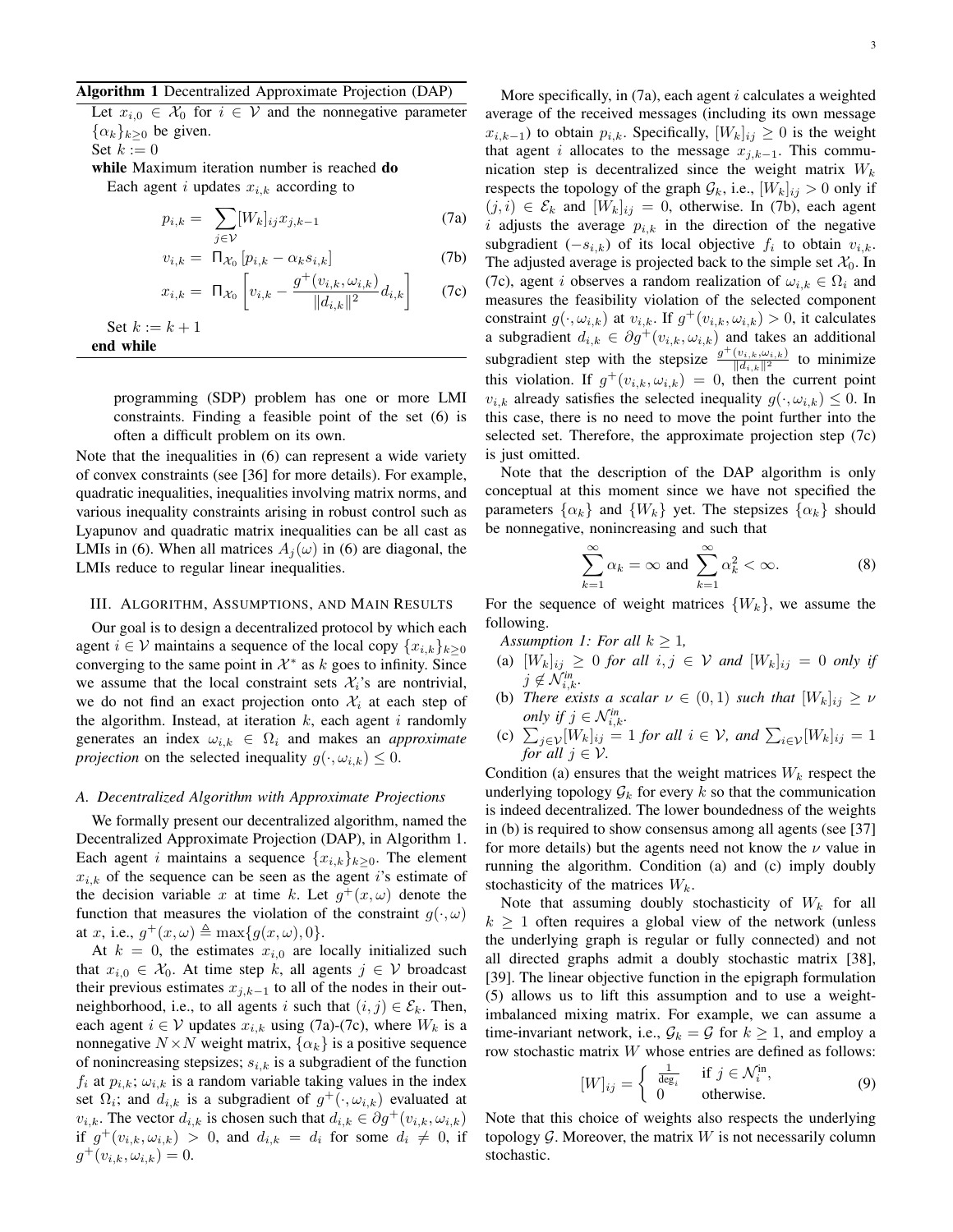Recall that our problems of interest involve a large number of constraints. Therefore, the random selection of a constraint in (7c) serves as a computationally efficient alternative to finding the most violated constraint, which typically has significantly higher per-iteration complexity. Another situation that necessitates the random selection approach is when the constraints are not fully given in advance, but are rather revealed in a sequential fashion (as in online optimization).

Note that the step (7c) guarantees that  $x_{i,k} \in \mathcal{X}_0$  for all  $k \geq 0$  and  $i \in V$ , but it does not necessarily guarantee  $x_{i,k} \in \mathcal{X}$ . Nevertheless, in Section IV, we show that  $x_{i,k}$  for all  $i \in V$  asymptotically achieve feasibility, i.e.,  $\lim_{k\to\infty} ||x_{i,k} - \Pi_{\mathcal{X}}[p_{i,k}]|| = 0$  for all  $i \in \mathcal{V}$ .

To further explain the step (7c), let us consider the two particular cases mentioned in Section II-B.

1) Let  $c^+$  denote a projection of a vector  $c \in \mathbb{R}^m$  onto the nonnegative orthant. We introduce a scalar function in order to handle all the rows of the inequality  $A(\omega)x \leq b$ concurrently,

$$
g^{+}(x,\omega) = ||(A(\omega)x - b)^{+}||
$$

which is convex in x for any given  $\omega \in \Omega_i$  and  $i \in \mathcal{V}$ [40, Chapter 3.2]. Then, it is straightforward to see that its subgradient can be calculated as

$$
\partial g^+(x,\omega) = \frac{A(\omega)^\top (A(\omega)x - b)^+}{\|(A(\omega)x - b)^+\|},
$$

if  $g^+(x,\omega) > 0$ , and we can use  $\partial g^+(x,\omega) = 0$ , otherwise.

2) Let us define the projection  $A^+$  of a real symmetric matrix A onto the cone of positive semidefinite matrices. For any  $A \in \mathbb{S}^m$ , we can find an eigenvalue decomposition  $A = B\Lambda B^{\top}$ , where B is an orthogonal matrix and  $\Lambda = \text{diag}(\lambda_1, \dots, \lambda_m)$ . Then, its projection is given by

$$
A^+ = B\Lambda^+ B^\top,
$$

where  $\Lambda^+ = \text{diag}(\lambda_1^+, \dots, \lambda_m^+)$  with  $\lambda_i^+ = \max\{0, \lambda_i\}$ [41]. Let us define

$$
A(x,\omega) \triangleq A_0(\omega) + \sum_{j=1}^n x_j A_j(\omega).
$$

Then, the amount of violation of the corresponding LMI constraint  $A(x, \omega) \preceq 0$  can be measured by the following convex scalar function:

$$
g^{+}(x,\omega) = \|A^{+}(x,\omega)\|_{F}.
$$
 (10)

By direct calculations, it is not difficult to see that its subgradient is given by

$$
\partial g^+(x,\omega) = \frac{1}{g^+(x,\omega)} \left( \begin{array}{c} \text{Tr}A_1 A^+(x,\omega) \\ \vdots \\ \text{Tr}A_n A^+(x,\omega) \end{array} \right), \quad (11)
$$

if  $g^+(x,\omega) > 0$ , and we can use  $\partial g^+(x,\omega) = 0$ , otherwise [26, Lemma 1].

Remark Note that the computational complexity of step (7c) depends on the type of the function  $g(\cdot, \omega_{i,k})$ . If  $g(\cdot, \omega_{i,k})$  is a general convex function, it takes  $O(1)$  computations for the evaluation of  $g^+(\cdot,\omega_{i,k})$  and  $O(n)$  computations for the evaluation of the gradient  $d_{i,k}$ . If  $g(\cdot, \omega_{i,k})$  is an LMI constraint, it takes  $O(m^3)$  computations in the worst-case for the eigenvalue decomposition and  $O(m^2)$  for the computation of the Frobenius norm (cf. Eq. (10)). We would also need  $O(m<sup>2</sup>n)$  computations for computing the traces (cf. Eq. (11)). This eigenvalue decomposition is necessary for projection (or

It is also worth mentioning that the algorithm  $(7a)-(7c)$ includes the method that has been proposed in [25] as a special case. In order to see this, let  $\mathcal{X}_0 = \mathbb{R}^n$  and  $g(x, \omega_{i,k}) =$ dist $(x, \mathcal{X}_i^{\omega_{i,k}})$ , where  $\mathcal{X}_i^{\omega_{i,k}} = \{x \in \mathbb{R}^n \mid g(x, \omega_{i,k}) \leq 0\}.$ Then, it is not difficult to see that

approximate projection) onto the cone of positive semidefinite

$$
d_{i,k} = \frac{v_{i,k} - \prod_{\chi_i^{\omega_{i,k}}}[v_{i,k}]}{\|v_{i,k} - \prod_{\chi_i^{\omega_{i,k}}}[v_{i,k}]\|}
$$

,

and since  $dist(v_{i,k}, \Pi_{\chi_i^{\omega_{i,k}}}) = ||v_{i,k} - \Pi_{\chi_i^{\omega_{i,k}}}[v_{i,k}]||$ , the steps  $(7b)-(7c)$  reduce to

$$
x_{i,k} = \prod_{\mathcal{X}_i^{\omega_{i,k}}}[p_{i,k} - \alpha_k s_{i,k}],
$$

which is exactly the algorithm in [25].

# *B. Assumptions*

matrices. ■

For the optimization problem (4), we make the following assumptions on the set  $\mathcal{X}_0$ , the objective functions  $f_i(x)$  for  $i \in \mathcal{V}$ , and the constraint functions  $g(x, \omega)$  for  $\omega \in \Omega_i$  and  $i \in \mathcal{V}$ .

#### *Assumption 2:*

- (a) *The set*  $\mathcal{X}_0$  *is nonempty, closed and convex.*
- (b) *The function*  $f_i(x)$ *, for each*  $i \in V$ *, is defined and convex (not necessarily differentiable) over some open set that contains*  $\mathcal{X}_0$ *.*
- (c) The subgradients  $s \in \partial f_i(x)$  are uniformly bounded *over the set*  $\mathcal{X}_0$ *. That is, for all*  $i \in \mathcal{V}$ *, there is a scalar*  $C_{f_i}$  such that for all  $s \in \partial f_i(x)$  and  $x \in \mathcal{X}_0$ ,

$$
||s|| \leq C_{f_i}
$$

.

- (d) *The function*  $g(x, \omega)$ *, for each*  $\omega \in \Omega_i$  *and*  $i \in \mathcal{V}$ *, is defined and convex in* x *(not necessarily differentiable) over some open set that contains*  $\mathcal{X}_0$ *.*
- (e) *The subgradients*  $d \in \partial g^+(x, \omega)$  *are uniformly bounded over the set*  $\mathcal{X}_0$ *. That is, there is a scalar*  $C_g$  *such that for all*  $d \in \partial g^+(x, \omega)$ ,  $x \in \mathcal{X}_0$ ,  $\omega \in \Omega_i$ , and  $i \in \mathcal{V}$ ,

$$
||d|| \leq C_g.
$$

By Assumption 2, the subdifferentials  $\partial f_i(x)$  and  $\partial g^+(x,\omega)$ are nonempty over  $\mathcal{X}_0$ . It also implies that for any  $i \in \mathcal{V}$  and  $x, y \in \mathcal{X}_0$ ,

$$
|f_i(x) - f_i(y)| \le C_{f_i} ||x - y||, \tag{12}
$$

and for any  $\omega \in \Omega_i$ ,  $i \in \mathcal{V}$ , and  $x, y \in \mathcal{X}_0$ ,

$$
|g^+(x,\omega) - g^+(y,\omega)| \le C_g \|x - y\|.
$$
 (13)

One sufficient condition for Assumption  $2(c)$  and  $2(e)$  is that the set  $\mathcal{X}_0$  is compact.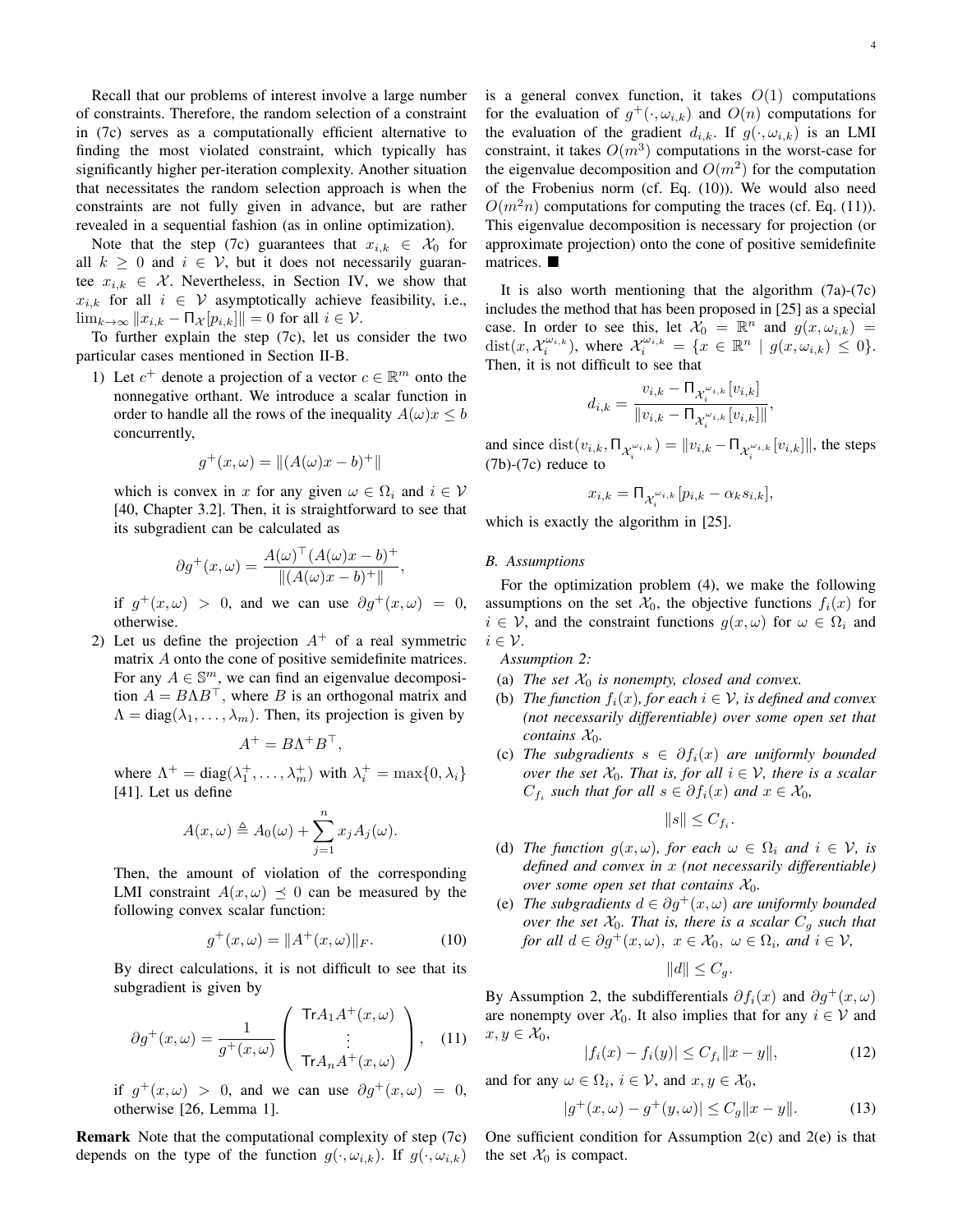We also require the following two assumptions.

*Assumption 3: We assume that*  $\omega_{i,k} \in \Omega_i$  *are i.i.d. samples from some probability distribution on*  $\Omega_i$  *and independent across agents. Furthermore, each* Ω<sup>i</sup> *is a finite set and each*  $e$ *lement of*  $\Omega_i$  is generated with nonzero probability, i.e., for *any*  $\omega \in \Omega_i$  *and*  $i \in \mathcal{V}$ 

$$
\Pr\{\omega \mid \omega \in \Omega_i\} > 0
$$

Let  $\mathcal{F}_k$  denote the algorithm's history up to time k. i.e.,

$$
\mathcal{F}_k = \{x_{i,0}, \ (\omega_{i,t}, \ 1 \le t \le k), \ i \in \mathcal{V}\},\
$$

and  $\mathcal{F}_{=}\{x_{i,0}, i \in \mathcal{V}\}.$ 

*Assumption 4: For all*  $i \in V$ *, there exists a constant*  $c > 0$ *such that for all*  $x \in \mathcal{X}_0$ 

$$
\operatorname{dist}^2(x, \mathcal{X}) \le c \mathsf{E} \left[ (g^+(x, \omega))^2 \mid \mathcal{F}_{k-1} \right],
$$

*where the expectation is taken with respect to the set*  $\Omega_i$ *.* The upper bound in Assumption 4 is known as *global error bound* and is crucial for the convergence analysis of our method (7a)-(7c). Sufficient conditions for this bound have been shown in [42] and [43], which require the existence of a Slater point, i.e., let  $\mathcal{X}_0 = \{x \mid g_0(x) \leq 0\}$ , then there exists a point  $\tilde{x}$  such that  $g_0(\tilde{x}) < 0$  and  $g(\tilde{x}, \omega) < 0$  for all  $\omega$ . When each function  $g(\cdot, \omega)$  and  $g_0(\cdot)$  is either a linear equality or inequality, Assumption 4 is called *linear regularity* and can be shown to hold by using the results in [44] and [45] (see also  $[46]$ – $[48]$ ).

The inter-agent communication relies on the time-varying graph sequence  $\mathcal{G}_k = (\mathcal{V}, \mathcal{E}_k)$ , for  $k \geq 1$ . A key assumptions on these communication graphs is the following:

 $(\mathcal{V}, \bigcup_{\ell=0,\ldots,Q-1} \mathcal{E}_{k+\ell})$  are strongly connected for all  $k \geq 1$ . *Assumption 5: There exists a scalar* Q *such that the graphs* Assumption 5 ensures that there exists a path from one agent to every other agent within any bounded interval of length Q. We say that such a sequence of graphs is Q-strongly connected.

#### *C. Main Results*

We now provide two convergence results for DAP, Proposition 1 for problem (4) and Proposition 2 for problem (5), respectively, for which we use different assumptions on the network. The first proposition states a convergence result which holds under a Q-strongly connected time-varying sequence of graphs  $\{\mathcal{G}_k\}$  and the corresponding doubly stochastic matrices  ${W_k}$  which respect the graph topologies.

*Proposition 1: Let Assumptions 1 - 5 hold and the optimal set* X <sup>∗</sup> *of* (4) *be nonempty. Let the nonnegative and nonincreasing stepsize*  $\{\alpha_k\}$  *satisfy conditions in* (8)*. Then, the iterates*  $\{x_{i,k}\}\$  *generated by each agent*  $i \in V$  *via DAP in Algorithm 1 converge almost surely to the same point in the optimal set*  $\mathcal{X}^*$  *of* (4)*, i.e., for a random point*  $x^* \in \mathcal{X}^*$ 

$$
\lim_{k \to \infty} x_{i,k} = x^* \quad \text{for all } i \in \mathcal{V} \quad a.s.
$$

The second proposition states a convergence result which holds under a connected time-invariant graph  $G$  and the corresponding row stochastic matrix W which respects the graph

topology. Note that for this case we can set  $f_i(x) = \frac{1}{|\mathcal{V}|} a^{\top} x$ for all  $i \in V$  and  $s_{i,k} = a$  for all  $i \in V$  and  $k \geq 0$ .

*Proposition 2: Let Assumptions 2 - 4 hold and the optimal* set  $X^*$  of (5) be nonempty. Let the nonnegative and nonin*creasing stepsize*  $\{\alpha_k\}$  *satisfy conditions in* (8)*. Let*  $W_k = W$ *for all*  $k \geq 1$  *and* Assumption 5 hold with  $Q = 1$ . Then, the *iterates*  $\{x_{i,k}\}\$  *generated by each agent*  $i \in V$  *via DAP in Algorithm 1 with the choice of weight in* (9) *converge almost* surely to the same point in the optimal set  $\mathcal{X}^*$  of (5), i.e., for *a random point*  $x^* \in \mathcal{X}^*$ 

$$
\lim_{k \to \infty} x_{i,k} = x^* \quad \text{for all } i \in \mathcal{V} \quad a.s.
$$

In the next paragraph, we provide some intuition on why DAP still converges even with a choice of a row stochastic matrix W. Note that the use of row stochastic matrix results in "biased" consensus, which is related to the left-eigenvector, see e.g., [49]. The following lemma states this well-known result.

*Lemma 1:* Let Assumption 5 hold with  $Q = 1$  and  $W = W_k$ for any  $k \geq 1$ . Then, there exists a normalized left-eigenvector  $\pi \in \mathbb{R}^N$  such that

$$
\pi^{\top}W = \pi^{\top}.
$$

Moreover,  $[\pi]_i > 0$  for all  $i \in \mathcal{V}$ .

This will lead the algorithm to converge to an optimal solution of a biased objective function,  $\sum_{i \in \mathcal{V}} [\pi]_i f_i(x)$ , instead of the true objective  $\sum_{i \in \mathcal{V}} f_i(x)$ . However, since the  $f_i(x)$ 's in the reformulated epigraph form in (5) is now linear, the biased objective function is just the same as the original function, i.e.,  $\sum_{i \in \mathcal{V}} [\pi]_i f_i(x) = \sum_{i \in \mathcal{V}} [\pi]_i a^{\top} x = a^{\top} x.$ 

# IV. CONVERGENCE ANALYSIS

In this section, we are concerned with demonstrating the convergence results stated in Proposition 1 and 2. First we review some lemmas from existing literature that are necessary in our analysis.

## *A. Preliminary Results*

First we state a non-expansiveness property of the projection operator (see [50] for its proof).

Lemma 2: Let  $X \subseteq \mathbb{R}^n$  be a nonempty closed convex set. The function  $\Pi_{\mathcal{X}} : \mathbb{R}^n \to \mathcal{X}$  *is nonexpansive, i.e.,* 

$$
\|\Pi_{\mathcal{X}}[x] - \Pi_{\mathcal{X}}[y]\| \le \|x - y\| \quad \text{for all } x, y \in \mathbb{R}^n.
$$

In our analysis of the algorithm, we also make use of the following convergence result due to Robbins and Siegmund (see [51, Lemma 10-11, p. 49-50]).

*Theorem 1: Let*  $\{v_k\}$ ,  $\{u_k\}$ ,  $\{a_k\}$  *and*  $\{b_k\}$  *be sequences of non-negative random variables such that*

$$
\mathsf{E}[v_{k+1}|\mathcal{F}_k] \le (1+a_k)v_k - u_k + b_k \quad \text{for all } k \ge 0 \quad a.s.
$$

*where*  $\mathcal{F}_k$  *denotes the collection*  $v_0, \ldots, v_k, u_0, \ldots, u_k$ ,  $a_0, \ldots, a_k$  and  $b_0, \ldots, b_k$ . Also, let  $\sum_{k=0}^{\infty} a_k < \infty$  and  $\sum_{k=0}^{\infty} b_k < \infty$  *a.s. Then, we have*  $\lim_{k\to\infty} v_k = v$  for a *random variable*  $v \geq 0$  *a.s., and*  $\sum_{k=0}^{\infty} u_k < \infty$  *a.s.* 

In the following lemma, we show a relation of  $p_{i,k}$  and  $x_{i,k-1}$  associated with any convex function h which will be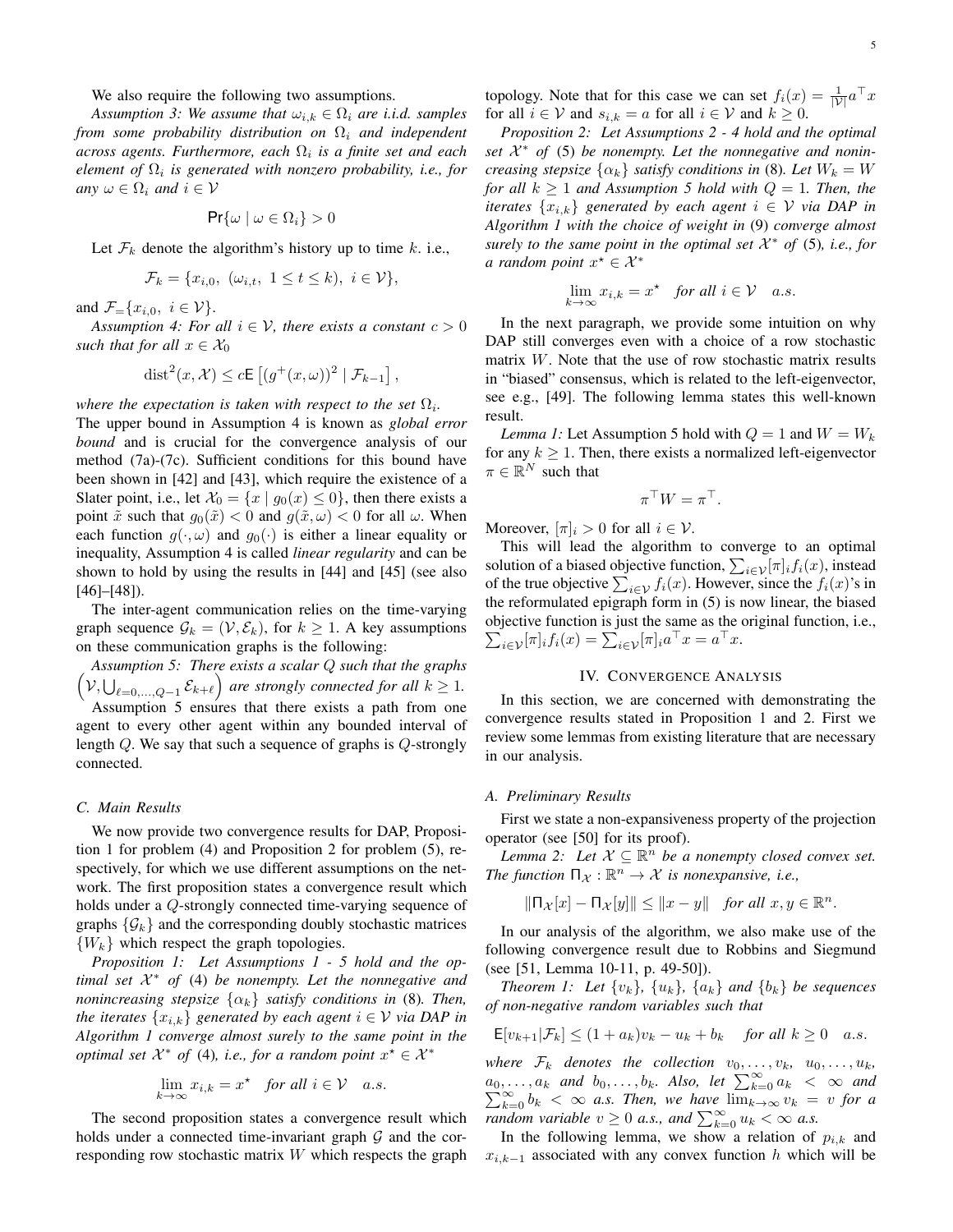often used in the analysis. For example,  $h(x) = ||x - a||^2$  for some  $a \in \mathbb{R}^n$  or  $h(x) = \text{dist}^2(x, \mathcal{X})$ .

*Lemma 3: Let Assumption 1 hold. Then, for any convex function*  $h : \mathbb{R}^n \to \mathbb{R}$ *, we have* 

$$
\sum_{i \in \mathcal{V}} h(p_{i,k}) \le \sum_{i \in \mathcal{V}} h(x_{i,k-1})
$$

*Proof:* The doubly stochasticity of the weights plays a crucial role in this lemma. From the definition of  $p_{i,k}$  in (7a),

$$
\sum_{i \in \mathcal{V}} h(p_{i,k}) \leq \sum_{i \in \mathcal{V}} \sum_{j \in \mathcal{V}} [W_k]_{ij} h(x_{j,k-1})
$$

$$
= \sum_{j \in \mathcal{V}} \left( \sum_{i \in \mathcal{V}} [W_k]_{ij} \right) h(x_{j,k-1})
$$

$$
= \sum_{j \in \mathcal{V}} h(x_{j,k-1}).
$$

Lastly, for the convergence proof of our algorithm, we use a result from [52] which shows the averaged iterates can still arrive at consensus if the errors behave nicely.

*Lemma 4: Let Assumptions 1 and 5 hold. Consider the iterates generated by*

$$
\theta_{i,k} = \sum_{j \in \mathcal{V}} [W_k]_{ij} \theta_{j,k-1} + e_{i,k}, \text{ for } i \in \mathcal{V}.
$$
 (14)

*Let*  $\bar{\theta}_k$  *denote the average of*  $\theta_{i,k}$  *for*  $i \in \mathcal{V}$ *, i.e.,*  $\bar{\theta}_k$  =  $\frac{1}{N} \sum_{i \in \mathcal{V}} \theta_{i,k}$ . Suppose there exists a nonnegative nonincreas*ing scalar sequence*  $\{\alpha_k\}$  *such that* 

$$
\sum_{k=1}^{\infty} \alpha_k ||e_{i,k}|| < \infty, \text{ for all } i \in \mathcal{V}.
$$

*Then, for all*  $i, j \in V$ 

$$
\sum_{k=1}^{\infty} \alpha_k \|\theta_{i,k} - \theta_{j,k}\| < \infty.
$$

*Furthermore, for all*  $i \in V$  *and*  $k \geq 1$ *,* 

$$
\|\theta_{i,k} - \bar{\theta}_k\| \le N\gamma\beta^k \max_{j} \|\theta_{j,0}\| + \gamma \sum_{\ell=0}^{k-1} \beta^{k-\ell} \sum_{j=1}^N \|e_{j,\ell+1}\| + \frac{1}{N} \sum_{j=1}^N \|e_{j,k}\| + \|e_{i,k}\|
$$

*where* γ *and* β *are defined as*

$$
\gamma = \left(1 - \frac{\nu}{2N^2}\right)^{-2}, \quad \beta = \left(1 - \frac{\nu}{2N^2}\right)^{\frac{1}{Q}}.
$$

# *B. Lemmas*

We need a series of lemmas for proving Proposition 1 and 2. We first state an auxiliary lemma that will be later used to relate two consecutive iterates  $x_{i,k}$  and  $x_{i,k-1}$ . This lemma can be shown by combining two existing results in [53] and [27], but we include it here for completeness.

*Lemma 5: Let Assumptions 2 and 3 hold. Let the iterates*  $\{p_{i,k}\}, \{v_{i,k}\}\$  and  $\{x_{i,k}\}\$  *be generated by the algorithm (7a)-(7c). Then, we have almost surely for any*  $\check{x}, z \in \mathcal{X}_0, i \in \mathcal{V}$ *and*  $k \geq 1$ *,* 

$$
||x_{i,k} - \check{x}||^{2} \leq ||p_{i,k} - \check{x}||^{2} - 2\alpha_{k}(f_{i}(z) - f_{i}(\check{x}))
$$

$$
- \frac{\tau - 1}{\tau C_g^2} (g^+(p_{i,k}, \omega_{i,k}))^2 + \frac{1}{4\eta} ||p_{i,k} - z||^2 + D_{\tau, \eta} \alpha_k^2,
$$

*where*  $D_{\tau,\eta} = (\tau + 4\eta + 1)C_{f_i}^2$  *and*  $\eta, \tau > 0$  *are arbitrary.* 

*Proof:* In the light of [53, Theorem 1], we obtain from algorithm (7c) and Assumption 2(e)

$$
||x_{i,k} - \check{x}||^2 \le ||v_{i,k} - \check{x}||^2 - \frac{\left(g^+(v_{i,k}, \omega_{i,k})\right)^2}{C_g^2},\qquad(15)
$$

for any  $\check{x} \in \mathcal{X}_0$ . We can rewrite  $g^+(v_{i,k}, \omega_{i,k}) =$  $(g^+(v_{i,k}, \omega_{i,k}) - g^+(p_{i,k}, \omega_{i,k})) + g^+(p_{i,k}, \omega_{i,k})$ . Therefore,

$$
(g^+(v_{i,k}, \omega_{i,k}))^2
$$
  
\n
$$
\geq 2g^+(p_{i,k}, \omega_{i,k}) (g^+(v_{i,k}, \omega_{i,k}) - g^+(p_{i,k}, \omega_{i,k}))
$$
  
\n
$$
+ (g^+(p_{i,k}, \omega_{i,k}))^2.
$$
 (16)

The first term on the right-hand side of (16) can be further estimated as

$$
2g^+(p_{i,k}, \omega_{i,k}) \left( g^+(v_{i,k}, \omega_{i,k}) - g^+(p_{i,k}, \omega_{i,k}) \right) \n\geq -2g^+(p_{i,k}, \omega_{i,k}) \left| g^+(v_{i,k}, \omega_{i,k}) - g^+(p_{i,k}, \omega_{i,k}) \right| \n\geq -2C_g ||v_{i,k} - p_{i,k}||g^+(p_{i,k}, \omega_{i,k}),
$$
\n(17)

where the last inequality is from relation (13). From the definition in (7b) and Assumption 2(c), we further have that

$$
2C_g ||v_{i,k} - p_{i,k}||g^+(p_{i,k}, \omega_{i,k})
$$
  
\n
$$
\leq 2\alpha_k C_g C_{f_i} g^+(p_{i,k}, \omega_{i,k})
$$
  
\n
$$
\leq \tau \alpha_k^2 C_g^2 C_{f_i}^2 + \frac{1}{\tau} (g^+(p_{i,k}, \omega_{i,k}))^2,
$$
 (18)

where the last inequality is obtained by using  $2|a||b| \leq \tau a^2 +$  $\frac{1}{\tau}b^2$  and  $\tau > 0$  is arbitrary. Using relations (17)-(18) in (16), we obtain,

$$
(g^+(v_{i,k}, \omega_{i,k}))^2
$$
  
 
$$
\geq -\tau \alpha_k^2 C_g^2 C_{f_i}^2 + \left(1 - \frac{1}{\tau}\right) \left(g^+(p_{i,k}, \omega_{i,k})\right)^2.
$$

Hence, for all  $\check{x} \in \mathcal{X}_0$ ,

$$
||x_{i,k} - \check{x}||^2 \le ||v_{i,k} - \check{x}||^2 - \frac{\tau - 1}{\tau C_g^2} (g^+(p_{i,k}, \omega_{i,k}))^2 + \tau C_{f_i}^2 \alpha_k^2.
$$
 (19)

As the update rule in (7b) coincides with the algorithm in [27], we can reuse another existing lemma [27, Lemma 3]. That is, for any  $\check{x}, z \in \mathcal{X}_0$ , we have

$$
||v_{i,k} - \tilde{x}||^2 \le ||p_{i,k} - \tilde{x}||^2 - 2\alpha_k (f_i(z) - f_i(\tilde{x}))
$$
  
+ 
$$
\frac{1}{4\eta} ||p_{i,k} - z||^2 + \alpha_k^2 (1 + 4\eta) C_{f_i}^2,
$$
 (20)

where  $\eta > 0$  is arbitrary. Substituting this inequality in relation (19) concludes the proof.

Since we use an approximate projection, we cannot guarantee the feasibility of the iterates  $\{x_{i,k}\}\$  and  $\{p_{i,k}\}\$ . In the next lemma, we prove that  $\{p_{i,k}\}\$  and  $\{x_{i,k}\}\$ for all  $i \in V$ asymptotically achieve feasibility. To this end, we define the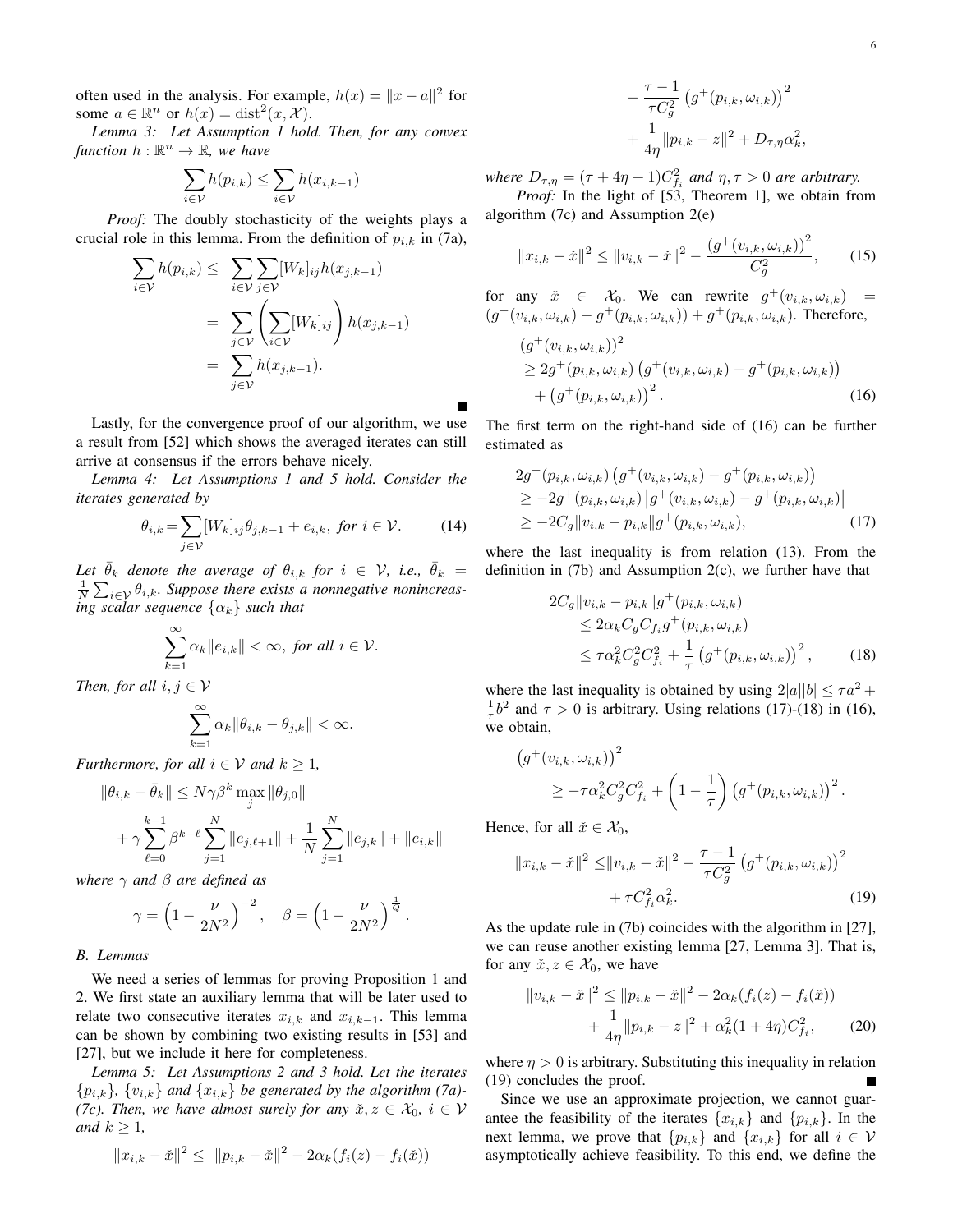following quantity: For all  $i \in V$  and  $k \geq 1$ ,  $z_{i,k}$  is defined as the projection of  $p_{i,k}$  on the feasible set X, i.e.,

$$
z_{i,k} \triangleq \prod_{\mathcal{X}} [p_{i,k}]. \tag{21}
$$

*Lemma 6: Let Assumptions 1 - 4 hold. Let the sequence*  $\{\alpha_k\}$  be such that  $\sum_{k=1}^{\infty} \alpha_k^2 < \infty$ . Then, the iterates  $\{p_{i,k}\}\$ *and*  $\{x_{i,k}\}\$  generated by each agent  $i \in V$  *via method* (7a)-*(7c) satisfy:*

(a)  $\sum_{n=1}^{\infty}$  $k=1$  $dist^2(p_{i,k}, \mathcal{X}) < \infty$  a.s. (b)  $\sum_{n=1}^{\infty}$  $k=1$  $||x_{i,k} - z_{i,k}||^2 < \infty$  a.s.

*where*  $z_{i,k}$  *is defined in* (21).

*Proof:* We use Lemma 5 with  $\check{x} = z = z_{i,k}$ . Therefore, for any  $\omega_{i,k} \in \Omega_i$ ,  $i \in \mathcal{V}$ , and  $k \geq 1$ , we obtain

$$
||x_{i,k} - z_{i,k}||^2
$$
  
\n
$$
\leq ||p_{i,k} - z_{i,k}||^2 - \frac{\tau - 1}{\tau C_g^2} (g^+(p_{i,k}, \omega_{i,k}))^2
$$
  
\n
$$
+ \frac{1}{4\eta} ||p_{i,k} - z_{i,k}||^2 + D_{\tau,\eta} \alpha_k^2,
$$
\n(22)

where  $D_{\tau,\eta} = (\tau + 4\eta + 1)C_{f_i}^2$  and  $\eta, \tau > 0$  are arbitrary. By the definition of the projection, we have

dist
$$
(p_{i,k}, \mathcal{X}) = ||p_{i,k} - z_{i,k}||
$$
, and  
dist $(x_{i,k}, \mathcal{X}) = ||x_{i,k} - \Pi_{\mathcal{X}}[x_{i,k}]]| \le ||x_{i,k} - z_{i,k}||$ .

Upon substituting these estimates in relation (22), we obtain

$$
\text{dist}^2(x_{i,k}, \mathcal{X}) \le \text{dist}^2(p_{i,k}, \mathcal{X}) - \frac{\tau - 1}{\tau C_g^2} \left( g^+(p_{i,k}, \omega_{i,k}) \right)^2
$$

$$
+ \frac{1}{4\eta} \text{dist}^2(p_{i,k}, \mathcal{X}) + D_{\tau, \eta} \alpha_k^2. \tag{23}
$$

Taking the expectation conditioned on  $\mathcal{F}_{k-1}$  and noting that  $p_{i,k}$  is fully determined by  $\mathcal{F}_{k-1}$ , we have almost surely for any  $i \in \mathcal{V}$  and  $k \geq 1$ 

$$
\mathsf{E}\left[\text{dist}^2(x_{i,k}, \mathcal{X}) \mid \mathcal{F}_{k-1}\right] \leq \text{dist}^2(p_{i,k}, \mathcal{X}) - \frac{\tau - 1}{\tau C_g^2} \mathsf{E}\left[\left(g^+(p_{i,k}, \omega_{i,k})\right)^2 \mid \mathcal{F}_{k-1}\right] + \frac{1}{4\eta} \text{dist}^2(p_{i,k}, \mathcal{X}) + D_{\tau, \eta} \alpha_k^2. \tag{24}
$$

Furthermore, choosing  $\tau = 4$ ,  $\eta = cC_g^2$  and using Assumption 4 yield

$$
\mathsf{E}\left[\text{dist}^2(x_{i,k}, \mathcal{X}) \mid \mathcal{F}_{k-1}\right] \le \text{dist}^2(p_{i,k}, \mathcal{X}) \tag{25}
$$
\n
$$
-\frac{1}{2cC_g^2} \text{dist}^2(p_{i,k}, \mathcal{X}) + (5 + 4cC_g^2)C_{f_i}^2 \alpha_k^2.
$$

Finally, by summing over all  $i$  and using Lemma 3 with  $h(x) = \text{dist}^2(x, \mathcal{X})$ , we arrive at the following relation:

$$
\sum_{i \in \mathcal{V}} \mathsf{E}\left[\text{dist}^2(x_{i,k}, \mathcal{X}) \mid \mathcal{F}_{k-1}\right] \le \sum_{i \in \mathcal{V}} \text{dist}^2(x_{i,k-1}, \mathcal{X}) - \frac{1}{2cC_g^2} \sum_{i \in \mathcal{V}} \text{dist}^2(p_{i,k}, \mathcal{X}) + DN\alpha_k^2,
$$
 (26)

where  $D = (5 + 4cC_g^2)C_f^2$  and  $C_f = \max_{i \in \mathcal{V}} C_{f_i}$ . Therefore, for all  $k \geq 1$ , all the conditions of the convergence theorem (Theorem 1) are satisfied and we conclude that

$$
\sum_{k=1}^{\infty} \text{dist}^2(p_{i,k}, \mathcal{X}) < \infty \quad \text{for all } i \in \mathcal{V} \quad a.s. \tag{27}
$$

Lastly, from relation (22) and the chosen values for  $\tau$  and  $\eta$ , we obtain for any  $i \in V$  and  $k \ge 1$  almost surely

$$
||x_{i,k} - z_{i,k}||^2 \le \left(1 + \frac{1}{4cC_g}\right) \text{dist}^2(p_{i,k}, \mathcal{X}) + D\alpha_k^2.
$$

Therefore, in view of the result in (27) and  $\sum_{k=1}^{\infty} \alpha_k^2 < \infty$ , the relation above implies

$$
\sum_{k=1}^{\infty} \|x_{i,k} - z_{i,k}\|^2 < \infty \quad \text{for all } i \in \mathcal{V} \quad a.s.,
$$

which is our desired result.

To complete the proof, we show in part (a) of the next lemma that the error  $e_{i,k}$  due to the perturbations made after the consensus step (7a), i.e.,

$$
e_{i,k} \triangleq x_{i,k} - p_{i,k},\tag{28}
$$

eventually converges to zero for all  $i \in V$ . This will allow us to invoke Lemma 4 and show the iterate consensus. In part (b) of the next lemma, we show that the sequences  $\{z_{i,k}\}\$  arrive at consensus by converging to their mean  $\bar{z}_k$ , i.e., for  $k \geq 1$ 

$$
\bar{z}_k \triangleq \frac{1}{N} \sum_{i \in \mathcal{V}} z_{i,k}.\tag{29}
$$

In part (c) of the next lemma, we show the network error term is summable.

*Lemma 7: Let Assumptions 1-5 hold. Let the sequence*  $\{\alpha_k\}$ *be nonnegative nonincreasing and*  $\sum_{k=1}^{\infty} \alpha_k^2 < \infty$ . Then, we *have for all*  $i \in V$ 

(a)  $\sum_{n=1}^{\infty}$  $k=1$  $||e_{i,k}||^2 < \infty$  a.s. (b)  $\lim_{k \to \infty} ||z_{i,k} - \bar{z}_k|| = 0$  a.s.  $(c)$   $\sum_{n=1}^{\infty}$  $k=1$  $\alpha_k ||z_{i,k} - \bar{z}_k|| < \infty \quad a.s.$ 

*Proof: Part (a):* From the relation (7a)-(7c),  $e_{i,k}$  in (28) can be viewed as the perturbation that we make on  $p_{i,k}$  after the network consensus step (7a). Consider  $||e_{i,k}||$ , for which we can write

$$
||e_{i,k}|| \le ||x_{i,k} - z_{i,k}|| + ||z_{i,k} - p_{i,k}||.
$$

Applying  $(a + b)^2 \leq 2a^2 + 2b^2$  in the above inequality, we have

$$
||e_{i,k}||^2 \le 2||x_{i,k} - z_{i,k}||^2 + 2\text{dist}^2(p_{i,k}, \mathcal{X}).
$$

Summing this over  $k$  and using Lemma 6, we obtain the desired result.

*Part (b)*: By applying the inequality  $2ab \le a^2 + b^2$  to each term in  $\alpha_k ||e_{i,k}||$  and using Lemma 7(a), we further obtain for all  $i \in \mathcal{V}$ 

$$
\sum_{k=1}^{\infty} \alpha_k \|e_{i,k}\| \le \frac{1}{2} \sum_{k=1}^{\infty} \alpha_k^2 + \frac{1}{2} \sum_{k=1}^{\infty} \|e_{i,k}\|^2 < \infty \quad a.s. \quad (30)
$$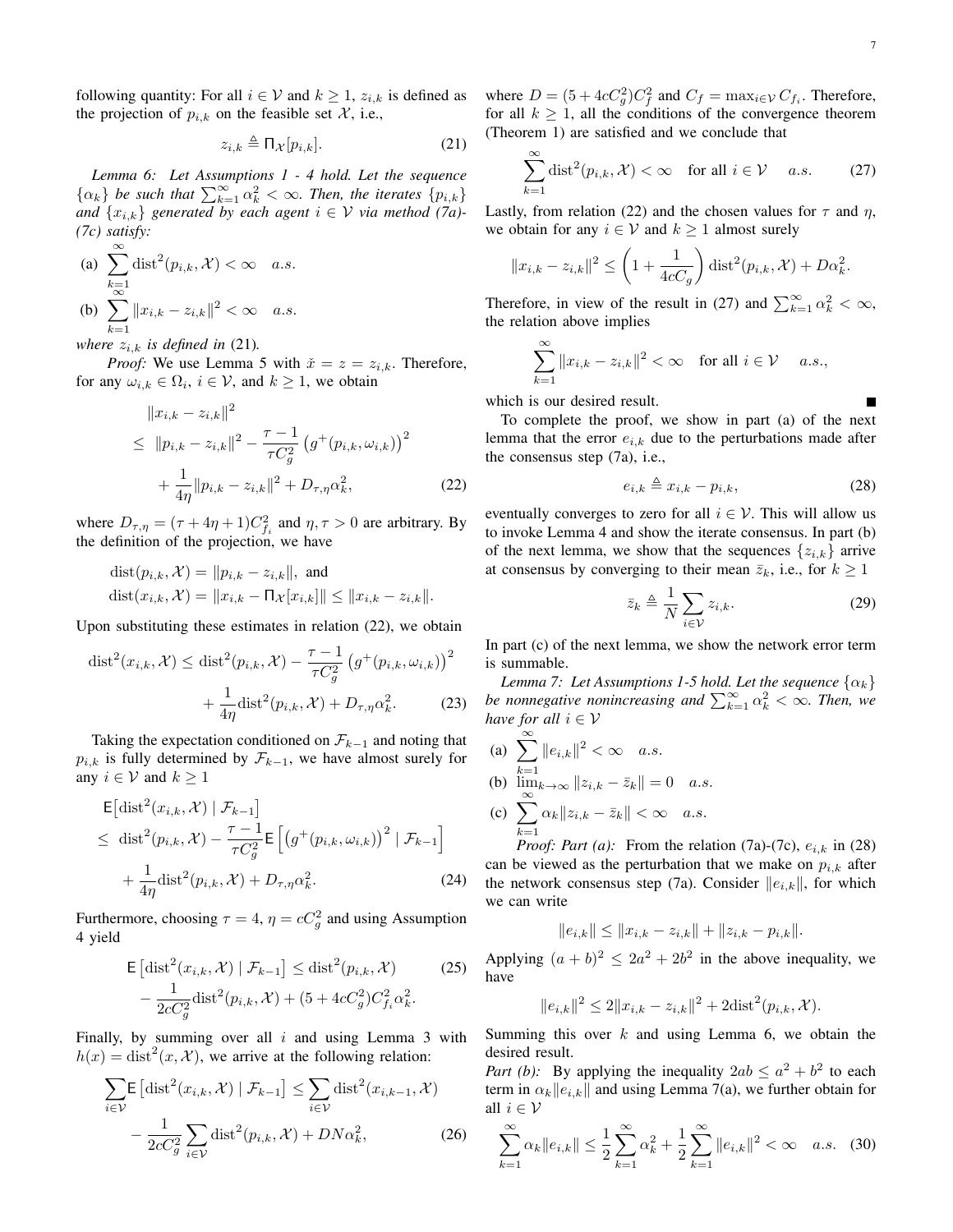Using the relation above, (7a) and  $x_{i,k} = p_{i,k} + e_{i,k}$ , we can *Part (c)*: By using relation (31) in (35), we obtain invoke Lemma 4 with  $\theta_{i,k} = x_{i,k}$ . Therefore, it follows that

$$
\sum_{k=1}^{\infty} \alpha_k \|x_{i,k} - x_{j,k}\| < \infty \text{ for all } i, j \in \mathcal{V} \quad a.s. \tag{31}
$$

Furthermore, for all  $i \in V$  and  $k \geq 1$ ,

$$
||x_{i,k} - \bar{x}_k|| \le N\gamma\beta^k \max_j ||x_{j,0}||
$$
\n
$$
+ \gamma \sum_{\ell=0}^{k-1} \beta^{k-\ell} \sum_{j=1}^N ||e_{j,\ell+1}|| + \frac{1}{N} \sum_{j=1}^N ||e_{j,k}|| + ||e_{i,k}||.
$$
\n(32)

From the fact that  $0 < \beta < 1$  and part(a), we know the first term and the last two terms on the right-hand side converge to zero. To show the second term also converges to zero, we will use the following result from [54, Lemma 3.1(a)].

*Lemma 8:* Let  $\zeta_k$  be a scalar sequence. If  $\lim_{k\to\infty} \zeta_k = \zeta$ and  $0 < \beta < 1$ , then  $\lim_{k \to \infty} \sum_{\ell=0}^{k-1} \beta^{k-\ell} \zeta_{\ell} = \frac{\zeta}{1-\beta}$ .

From this lemma and the result in part(a), we know that the second term on the right-hand side of (32) also converges to zero. Therefore, we have for all  $i \in V$ 

$$
\lim_{k \to \infty} \|x_{i,k} - \bar{x}_k\| = 0.
$$
\n(33)

We next consider the term  $||z_{i,k} - \bar{z}_k||$ , for which by using  $\bar{z}_k = \frac{1}{N} \sum_{\ell \in \mathcal{V}} z_{\ell,k}$  we have

$$
||z_{i,k} - \bar{z}_k|| = \left\| \frac{1}{N} \sum_{\ell \in \mathcal{V}} (z_{i,k} - z_{\ell,k}) \right\|
$$
  

$$
\leq \frac{1}{N} \sum_{\ell \in \mathcal{V}} ||z_{i,k} - z_{\ell,k}|| \leq \frac{1}{N} \sum_{\ell \in \mathcal{V}} ||p_{i,k} - p_{\ell,k}||,
$$

where the first inequality is obtained by the convexity of the norm and the last inequality follows by the non-expansive projection property in Lemma 2. Furthermore, by using  $||p_{i,k}$  $p_{\ell,k}$   $\leq$   $||p_{i,k} - \bar{p}_k|| + ||p_{\ell,k} - \bar{p}_k||$ , we obtain for every  $i \in \mathcal{V}$ 

$$
||z_{i,k} - \bar{z}_k|| \le ||p_{i,k} - \bar{p}_k|| + \frac{1}{N} \sum_{\ell \in \mathcal{V}} ||p_{\ell,k} - \bar{p}_k||. \tag{34}
$$

We next consider  $||p_{i,k}-\bar{p}_k||$ . By using the doubly stochasticity of  $W_k$ , convexity of the norm and the fact that  $0 \leq |W_k|_{ij} \leq 1$ , we obtain

$$
||p_{i,k} - \bar{p}_k|| \le \sum_{j \in \mathcal{V}} [W_k]_{ij} ||x_{j,k-1} - \bar{p}_k||
$$
  

$$
\le \sum_{j \in \mathcal{V}} ||x_{j,k-1} - \frac{1}{N} \sum_{\ell \in \mathcal{V}} x_{\ell,k-1}||,
$$

where in the last equality we use  $\bar{p}_k$  $\frac{1}{N} \sum_{\ell \in \mathcal{V}} \sum_{j \in \mathcal{V}} [W_k]_{\ell j} x_{j,k-1} = \frac{1}{N} \sum_{\ell \in \mathcal{V}} x_{\ell,k-1}$ . Therefore, by using the convexity of the norm again, we see

$$
||p_{i,k} - \bar{p}_k|| \le \frac{1}{N} \sum_{j \in \mathcal{V}} \sum_{\ell \in \mathcal{V}} ||x_{j,k-1} - x_{\ell,k-1}|| \tag{35}
$$
  

$$
\le \frac{1}{N} \sum_{j \in \mathcal{V}} \sum_{\ell \in \mathcal{V}} (||x_{j,k-1} - \bar{x}_{k-1}|| + ||x_{\ell,k-1} - \bar{x}_{k-1}||).
$$

Combining this relation with (34) and using the result in (33), we obtain the desired result.

$$
\sum_{k=1}^{\infty} \alpha_k \|p_{i,k} - \bar{p}_k\|
$$
  
\n
$$
\leq \sum_{k=1}^{\infty} \frac{\alpha_k}{N} \sum_{j \in \mathcal{V}} \sum_{\ell \in \mathcal{V}} \|x_{j,k-1} - x_{\ell,k-1}\| < \infty.
$$
 (36)

Upon summing the relation (34) over  $i \in V$ , we find

$$
\sum_{i \in \mathcal{V}} \|z_{i,k} - \bar{z}_k\| \le 2 \sum_{i \in \mathcal{V}} \|p_{i,k} - \bar{p}_k\|.
$$
 (37)

Therefore, from (36) and (37), we obtain

$$
\sum_{i\in\mathcal{V}}\sum_{k=1}^{\infty}\alpha_k\|z_{i,k}-\bar{z}_k\|\leq 2\sum_{i\in\mathcal{V}}\sum_{k=1}^{\infty}\alpha_k\|p_{i,k}-\bar{p}_k\|<\infty,
$$

which is the desired result.

In the next lemma, we use standard convexity analysis to lower-bound the term  $\sum_{i \in \mathcal{V}} (f_i(z_{i,k}) - f_i(\tilde{x}))$  with a network error term and a global term.

*Lemma 9: Let Assumption 2 hold. Then, for all*  $\check{x} \in \mathcal{X}$ *, we have*

$$
\sum_{i\in\mathcal{V}}(f_i(z_{i,k})-f_i(\check{x}))\geq -C_f\sum_{i\in\mathcal{V}}\|z_{i,k}-\bar{z}_k\|+f(\bar{z}_k)-f(\check{x}),
$$

*where*  $C_f = \max_{i \in \mathcal{V}} C_{f_i}$ *.* 

*Proof:* Recall that  $f(x) = \sum_{i=1}^{m} f_i(x)$ . Recall that  $\bar{z}_k = \frac{1}{N} \sum_{\ell \in \mathcal{V}} z_{\ell,k}$ . Using  $\bar{z}_k$  and f, we can rewrite the term  $f_i(z_{i,k}) - f_i(\bar{x})$  as follows:

$$
\sum_{i \in \mathcal{V}} (f_i(z_{i,k}) - f_i(\tilde{x}))
$$
  
= 
$$
\sum_{i \in \mathcal{V}} (f_i(z_{i,k}) - f_i(\tilde{z}_k)) + (f(\tilde{z}_k) - f(\tilde{x})).
$$
 (38)

Furthermore, using the convexity of each function  $f_i$ , we obtain

$$
\sum_{i \in \mathcal{V}} (f_i(z_{i,k}) - f_i(\bar{z}_k)) \ge \sum_{i \in \mathcal{V}} \langle s_{i,k}, z_{i,k} - \bar{z}_k \rangle
$$
  

$$
\ge -\sum_{i \in \mathcal{V}} ||s_{i,k}|| ||z_{i,k} - \bar{z}_k||,
$$

where  $s_{i,k}$  is a subgradient of  $f_i$  at  $\bar{z}_k$ . Since  $\bar{z}_k$  is a convex combination of points  $z_{i,k} \in \mathcal{X} \subseteq \mathcal{X}_0$ , it follows that  $\bar{z}_k \in$  $X_0$ . This observation and Assumption 2(c), stating that the subgradients of  $f_i(x)$  are uniformly bounded for  $x \in \mathcal{X}_0$ , yield

$$
\sum_{i\in\mathcal{V}}(f_i(z_{i,k}) - f_i(\bar{z}_k)) \ge -C_f \sum_{i\in\mathcal{V}} \|z_{i,k} - \bar{z}_k\|,\tag{39}
$$

where  $C_f = \max_{i \in \mathcal{V}} C_{f_i}$ . Therefore, from (38) and (39), we have that

$$
\sum_{i \in \mathcal{V}} (f_i(z_{i,k}) - f_i(\tilde{x}))
$$
\n
$$
\geq -C_f \sum_{i \in \mathcal{V}} ||z_{i,k} - \bar{z}_k|| + f(\bar{z}_k) - f(\tilde{x}).
$$

П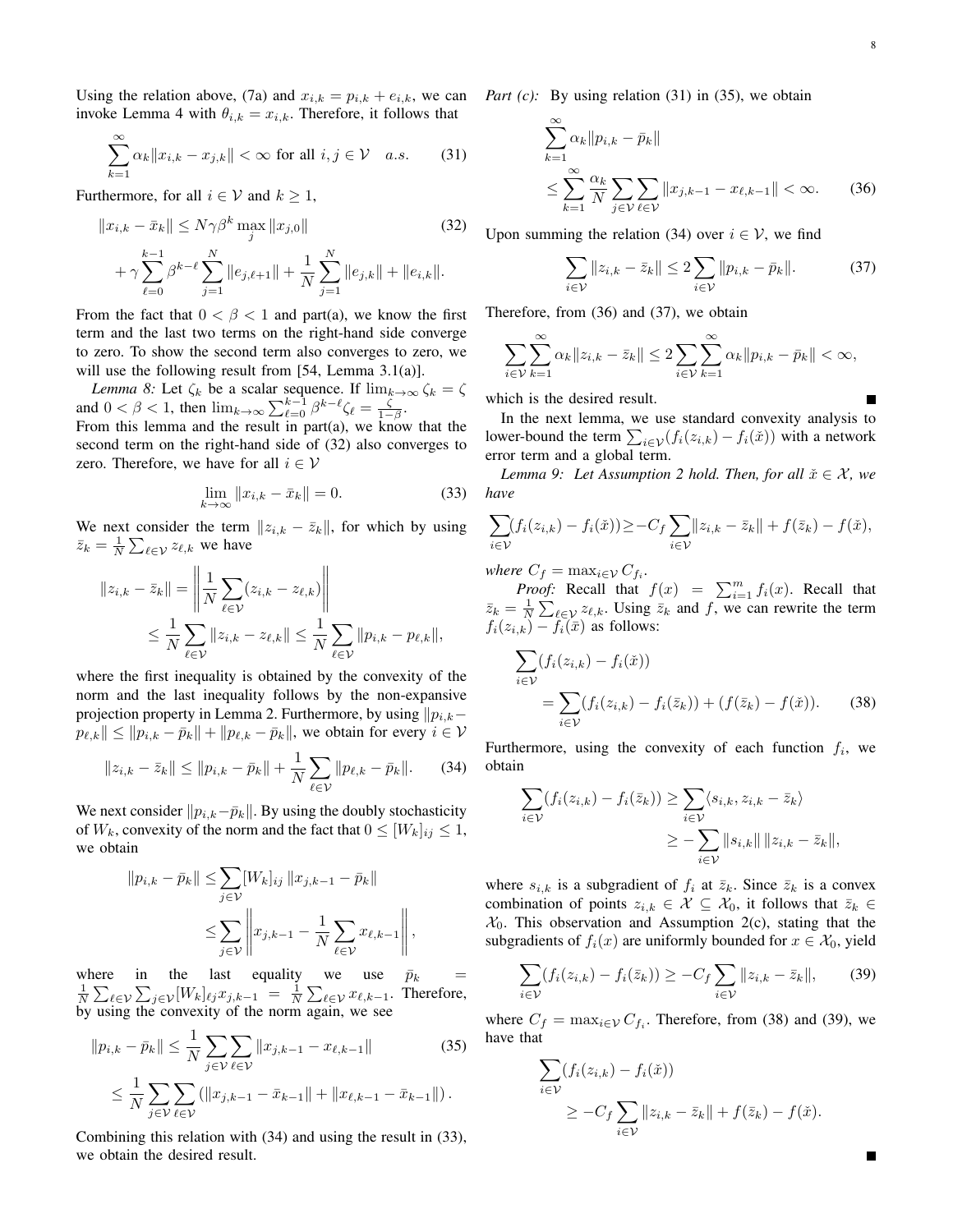# *C. Proof of Proposition 1*

We invoke Lemma 5 with  $z = z_{i,k} = \prod_{\mathcal{X}} [p_{i,k}], \tau = 4$ and  $\eta = cC_g^2$ . We also let  $\check{x} = x^*$  for an arbitrary  $x^* \in \mathcal{X}^*$ . Therefore, for any  $x^* \in \mathcal{X}^*$ ,  $i \in \mathcal{V}$  and  $k \geq 1$ , we almost surely have

$$
||x_{i,k} - x^*||^2 \le ||p_{i,k} - x^*||^2 - 2\alpha_k (f_i(z_{i,k}) - f_i(x^*)) \quad (40)
$$

$$
- \frac{3}{4C_g^2} (g^+(p_{i,k}, \omega_{i,k}))^2
$$

$$
+ \frac{1}{4cC_g^2} \text{dist}^2(p_{i,k}, \mathcal{X}) + (5 + 4cC_g^2) C_{f_i}^2 \alpha_k^2.
$$

By taking the expectation conditioned on  $\mathcal{F}_{k-1}$  in the above relation and summing this over  $i \in V$ , we obtain

$$
\sum_{i \in \mathcal{V}} \mathsf{E} \left[ \|x_{i,k} - x^*\|^2 \, \big| \, \mathcal{F}_{k-1} \right] \n\leq \sum_{i \in \mathcal{V}} \|p_{i,k} - x^*\|^2 - 2\alpha_k \sum_{i \in \mathcal{V}} (f_i(z_{i,k}) - f_i(x^*)) \n- \frac{3}{4C_g^2} \sum_{i \in \mathcal{V}} \mathsf{E} \left[ \left( g^+(p_{i,k}, \omega_{i,k}) \right)^2 \, \big| \, \mathcal{F}_{k-1} \right] \n+ \frac{1}{4cC_g^2} \sum_{i \in \mathcal{V}} \text{dist}^2(p_{i,k}, \mathcal{X}) + DN\alpha_k^2,
$$

where  $D = (5 + 4cC_g^2)C_f^2$  with  $C_f = \max_{i \in \mathcal{V}} C_{f_i}$ . Now we use Lemma 3 with  $\tilde{h}(x) = ||x - x^*||^2$ , Assumption 4 and Lemma 9 with  $\tilde{x} = x^*$  to further estimate the terms on the right-hand side. From these, obtain almost surely for any  $k > 1$ and  $x^* \in \mathcal{X}^*$ ,

$$
\sum_{i \in \mathcal{V}} \mathsf{E} \left[ \|x_{i,k} - x^*\|^2 \mid \mathcal{F}_{k-1} \right]
$$
\n
$$
\leq \sum_{i \in \mathcal{V}} \|x_{i,k-1} - x^*\|^2 - 2\alpha_k \sum_{i \in \mathcal{V}} (f(\bar{z}_k) - f(x^*))
$$
\n
$$
- \frac{1}{2cC_g^2} \sum_{i \in \mathcal{V}} \text{dist}^2(p_{i,k}, \mathcal{X})
$$
\n
$$
+ 2\alpha_k C_f \sum_{i \in \mathcal{V}} \|z_{i,k} - \bar{z}_k\| + DN\alpha_k^2.
$$

Since  $\bar{z}_k \in \mathcal{X}$ , we have  $f(\bar{z}_k) - f(x^*) \geq 0$ . Thus, under the assumption  $\sum_{k=0}^{\infty} \alpha_k^2 < \infty$  and Lemma 7(c), the above relation satisfies all the conditions of the convergence Theorem 1. Using this theorem, we have the following results.

*Result 1:* The sequence  $\{\sum_{i \in \mathcal{V}} ||x_{i,k} - x^*||\}$  is convergent *a.s.* for every  $x^* \in \mathcal{X}^*$ .

*Result 2:* For every  $x^* \in \mathcal{X}^*$ ,

$$
\sum_{k=1}^{\infty} \alpha_k (f(\bar{z}_k) - f(x^*)) < \infty \quad a.s.
$$

From *Result 1* and Lemma 6(b), we know that the sequence { $\sum_{i \in \mathcal{V}} ||z_{i,k} - x^*||$ } is convergent *a.s.* for every  $x^* \in \mathcal{X}^*$ . This and Lemma 7(b) imply that  $\|\bar{z}_k - x^*\|$  is also convergent *a.s.* for every  $x^* \in \mathcal{X}^*$ . From *Result 2*,  $\sum_{k=1}^{\infty} \alpha_k = \infty$ , and the continuity of f, it follows that the sequence  $\{\bar{z}_k\}$  must have one accumulation point in the set  $\mathcal{X}^*$  a.s. This and the fact that  $\{\|\bar{z}_k - x^*\|\}$  is convergent *a.s.* for every  $x^* \in \mathcal{X}^*$  imply that for a random point  $x^* \in \mathcal{X}^*$ ,

$$
\lim_{k \to \infty} \bar{z}_k = x^* \quad a.s. \tag{41}
$$

We now prove the following claim: For all  $i \in V$ 

$$
\lim_{k \to \infty} x_{i,k} = x^* \quad a.s. \tag{42}
$$

Consider

$$
||x_{i,k} - x^*|| \le ||x_{i,k} - z_{i,k}|| + ||z_{i,k} - \bar{z}_k|| + ||\bar{z}_k - x^*||.
$$

From Lemma 6(b), Lemma 7(b) and (41), all the terms on the right-hand side converge to zero *a.s.* Therefore, it is obvious that claim (42) holds, which is our desired result.

# *D. Proof of Proposition 2*

The line of proof is similar to that in Proposition 1. Therefore, we only lay down the differences.

Using the definition of  $\pi$  in Lemma 1, we have

$$
[\pi]_j = \sum_{i \in \mathcal{V}} [\pi]_i [W]_{ij}, \text{ for all } j \in \mathcal{V}.
$$
 (43)

Also, in the proof we consider the following weighted averages rather than the true averages  $\bar{x}_k$ ,  $\bar{p}_k$  and  $\bar{z}_k$ .

$$
\hat{x}_k \triangleq \sum_{i \in \mathcal{V}} [\pi]_i x_{i,k}, \quad \hat{p}_k \triangleq \sum_{i \in \mathcal{V}} [\pi]_i p_{i,k},
$$
\n
$$
\text{and } \hat{z}_k \triangleq \sum_{i \in \mathcal{V}} [\pi]_i z_{i,k}.
$$
\n(44)

First, notice that Lemma 5 still holds in this case as it does not require Assumption 1.

*Changes in Lemma 4:* Combining with the results in [5], [16], [55]–[58], Lemma 4 still holds in this case by replacing  $\bar{\theta}_k$  with  $\hat{\theta}_k \triangleq \sum_{i \in \mathcal{V}} [\pi]_i \theta_{i,k}$  and re-defining the constants  $\gamma$ and  $\beta$  as

$$
\gamma = 2, \quad \beta = 1 - \frac{1}{N^N}.
$$

If in addition the underlying graph  $G$  is regular, then we have

$$
\gamma = \sqrt{2}, \quad \beta = \min\left\{1 - \frac{1}{4N^3}, \ \ \max_{k \ge 1} \sigma_2(W)\right\},\
$$

where  $\sigma_2(W)$  is the second largest singular value of W.

*Changes in Lemma 6:* By multiplying  $[\pi]_i$  to (25) and summing over  $i \in V$ , we obtain

$$
\sum_{i \in \mathcal{V}} \mathsf{E}\left[ [\pi]_i \text{dist}^2(x_{i,k}, \mathcal{X}) \mid \mathcal{F}_{k-1} \right] \le \sum_{i \in \mathcal{V}} [\pi]_i \text{dist}^2(p_{i,k}, \mathcal{X}) - \frac{1}{2cC_g^2} \sum_{i \in \mathcal{V}} [\pi]_i \text{dist}^2(p_{i,k}, \mathcal{X}) + DN\alpha_k^2.
$$
 (45)

From the definition of  $p_{i,k}$  in (7a) and the convexity of the distance function, we have

$$
\sum_{i \in \mathcal{V}} [\pi]_i \text{dist}^2(p_{i,k}, \mathcal{X}) \leq \sum_{i \in \mathcal{V}} \sum_{j \in \mathcal{V}} [\pi]_i [W]_{ij} \text{dist}^2(x_{j,k-1}, \mathcal{X})
$$

$$
\leq \sum_{j \in \mathcal{V}} [\pi]_j \text{dist}^2(x_{j,k-1}, \mathcal{X}),
$$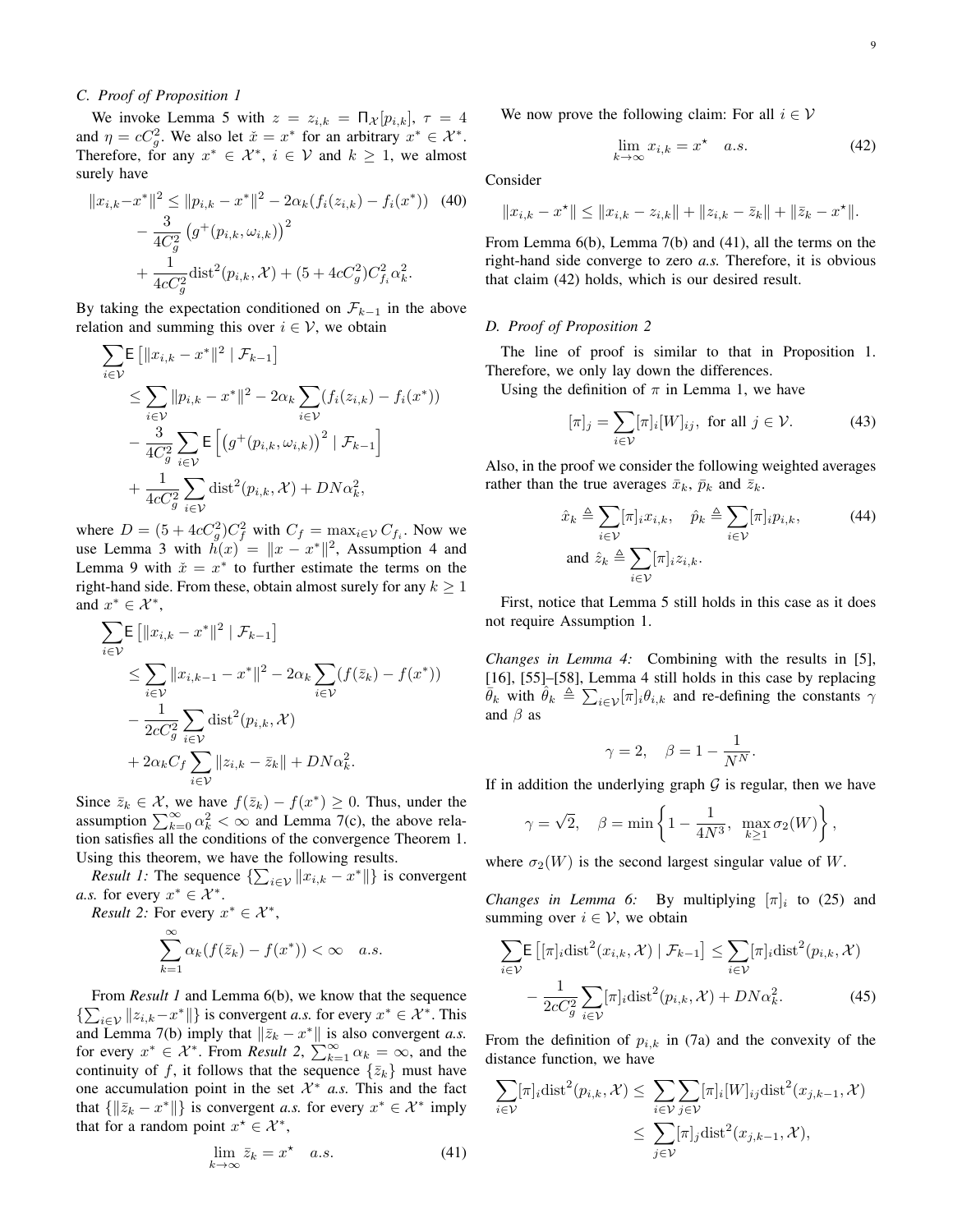where the last inequality follows from (43). Combining this result with (45), we obtain

$$
\sum_{i \in \mathcal{V}} \mathsf{E}\left[ [\pi]_i \text{dist}^2(x_{i,k}, \mathcal{X}) \mid \mathcal{F}_{k-1} \right] \le \sum_{i \in \mathcal{V}} [\pi]_i \text{dist}^2(x_{i,k-1}, \mathcal{X})
$$

$$
- \frac{1}{2cC_g^2} \sum_{i \in \mathcal{V}} [\pi]_i \text{dist}^2(p_{i,k}, \mathcal{X}) + DN\alpha_k^2,
$$

in which all the conditions of Theorem 1 holds. Hence, all the remaining results follow immediately.

*Changes in Lemma 7:* All the results still hold by replacing  $\bar{z}_k$ ,  $\bar{p}_k$  and  $\bar{x}_k$  with  $\hat{z}_k$ ,  $\hat{p}_k$  and  $\hat{x}_k$ , respectively. Especially, from relation (43) we have

$$
\hat{p}_k = \sum_{i \in \mathcal{V}} [\pi]_i \sum_{j \in \mathcal{V}} [W]_{ij} x_{j,k-1} = \sum_{j \in \mathcal{V}} [\pi]_j x_{j,k-1} = \hat{x}_{k-1},
$$

and all the results follow immediately.

*Changes in Proposition 1:* By multiplying  $[\pi]_i$  to (40), summing this over  $i \in V$  and considering  $f_i(x) = \frac{1}{N} a^{\top} x$ , we have

$$
\sum_{i \in \mathcal{V}} [\pi]_i \|x_{i,k} - x^*\|^2 \le \sum_{i \in \mathcal{V}} [\pi]_i \|p_{i,k} - x^*\|^2
$$
  
-  $\frac{2\alpha_k}{N} a^{\top} (\hat{z}_k - x^*) - \frac{3}{4C_g^2} \sum_{i \in \mathcal{V}} [\pi]_i (g^+(p_{i,k}, \omega_{i,k}))^2$   
+  $\frac{1}{4cC_g^2} \sum_{i \in \mathcal{V}} [\pi]_i \text{dist}^2(p_{i,k}, \mathcal{X}) + DN\alpha_k^2,$ 

where we used the fact that  $\sum_{i \in \mathcal{V}} [\pi]_i z_{i,k} = \hat{z}_k$ .

Now we use (43) and Assumption 4 to obtain almost surely for any  $k \geq 1$  and  $x^* \in \mathcal{X}^*$ ,

$$
\sum_{i \in \mathcal{V}} \mathsf{E} \left[ [\pi]_i \| x_{i,k} - x^* \|^2 \mid \mathcal{F}_{k-1} \right]
$$
  
\n
$$
\leq \sum_{i \in \mathcal{V}} [\pi]_i \| x_{i,k-1} - x^* \|^2 - \frac{2\alpha_k}{N} a^\top (\hat{z}_k - x^*)
$$
  
\n
$$
- \frac{1}{2cC_g^2} \sum_{i \in \mathcal{V}} [\pi]_i \text{dist}^2(p_{i,k}, \mathcal{X}) + DN\alpha_k^2.
$$

Since  $\hat{z}_k \in \mathcal{X}$ , we have  $a^{\top}(\hat{z}_k - x^*) \geq 0$ . Thus, under the assumption  $\sum_{k=0}^{\infty} \alpha_k^2 < \infty$  and Lemma 6(a), the above relation satisfies all the conditions of the convergence Theorem 1.

Using this theorem, we have the following results.

*Result 1:* The sequence  $\{\sum_{i \in \mathcal{V}} [\pi]_i || x_{i,k} - x^* ||\}$  is convergent *a.s.* for every  $x^* \in \mathcal{X}^*$ .

*Result 2:* For every  $x^* \in \mathcal{X}^*$ ,

$$
\sum_{k=1}^{\infty} \alpha_k a^{\top} (\hat{z}_k - x^*) < \infty \quad a.s.
$$

From *Result 1* and Lemma 6(b), we know that the sequence  $\{\sum_{i\in\mathcal{V}}[\pi]_i||z_{i,k}-x^*||\}$  is convergent *a.s.* for every  $x^*\in\mathcal{X}^*$ . This and Lemma 7(b) imply that  $\|\hat{z}_k - x^*\|$  is also convergent *a.s.* for every  $x^* \in \mathcal{X}^*$ . From *Result* 2,  $\sum_{k=1}^{\infty} \alpha_k = \infty$ , it follows that the sequence  $\{\hat{z}_k\}$  must have one accumulation point in the set  $\mathcal{X}^*$  *a.s.* This and the fact that  $\{\|\hat{z}_k - x^*\|\}$  is convergent *a.s.* for every  $x^* \in \mathcal{X}^*$  imply that for a random point  $x^* \in \mathcal{X}^*$ ,

$$
\lim_{k \to \infty} \hat{z}_k = x^* \quad a.s.
$$

The remaining results follow immediately.

# V. SIMULATION RESULTS

In this section, we provide a numerical example showing the effectiveness of the proposed decentralized approximate projection algorithm. We consider optimal gossip averaging which is an example of decentralized optimization.

In many decentralized algorithms, gossip based communication protocols are often used. In these communication protocols, only one agent randomly wakes up at a time (say agent i) and selects one of its neighbors (say agent  $j$ ) with probability  $p_{ij}$ . Then, the two agents exchange their current information through the link  $(i, j)$  and take the average. Let  $A(i, j)$  denote the averaging matrix associated with the link  $(i, j)$ . For example, the averaging matrix  $A(1, 2)$  of a 4-agent network system looks like

$$
A(1,2) = \left[ \begin{array}{rrr} 1/2 & 1/2 & 0 & 0 \\ 1/2 & 1/2 & 0 & 0 \\ 0 & 0 & 1 & 0 \\ 0 & 0 & 0 & 1 \end{array} \right].
$$

Note that the expectation of the averaging matrix A can be represented as  $E[A] = \frac{1}{N} \sum_{i,j \in \mathcal{V}} p_{ij} A(i,j)$ .

Let  $P$  denote the probability matrix whose component of the *i*-th row and *j*-th column is  $p_{ij}$ . Our goal here is to find an optimal probability matrix  $P^*$  associated with the current communication graph, which is time-invariant and connected, in a decentralized fashion. The convergence speed of the gossip protocol is known to be inversely proportional to  $\lambda_2(E(A))$ , which is the second largest eigenvalue of the expected averaging matrix  $E[A]$  (see [59]). Thus, the optimization problem of finding the fastest averaging distribution  $P^*$ can be formulated as the following SDP:

$$
\min_{s,P} s \tag{46a}
$$

$$
\text{s.t. } \sum_{i,j \in \mathcal{V}} p_{ij} A(i,j) - \mathbf{1}\mathbf{1}^\top \preceq sI \tag{46b}
$$

$$
p_{ij} \ge 0, \quad p_{ij} = 0 \text{ if } (i,j) \notin \mathcal{E} \tag{46c}
$$

$$
\sum p_{ij} = 1, \text{ for } i \in \mathcal{V}.
$$
 (46d)

An optimal  $P^*$  of the problem (46a)-(46d) computed in a centralized fashion is not useful as gossip protocol is usually required in a decentralized setting. A decentralized method has been proposed in [59], but the method only finds a suboptimal solution. Using our proposed algorithm, we can find the optimal solution of (46a)-(46d) in a decentralized way.

 $i \in \mathcal{V}$ 

With a slight abuse of notation, let  $x \triangleq [s; P]$ . In this problem, all agents share the same local objective function, i.e.,  $f_i(x) = s$  for all  $i \in V$ , whereas each agent i has a local constraint set  $\mathcal{X}_i = \mathcal{X}_i^1 \cap \mathcal{X}_i^2$  where

$$
\mathcal{X}_i^1 = \{x \mid \sum_{i,j \in \mathcal{V}} p_{ij} A(i,j) - \mathbf{1} \mathbf{1}^\top \preceq sI\},\
$$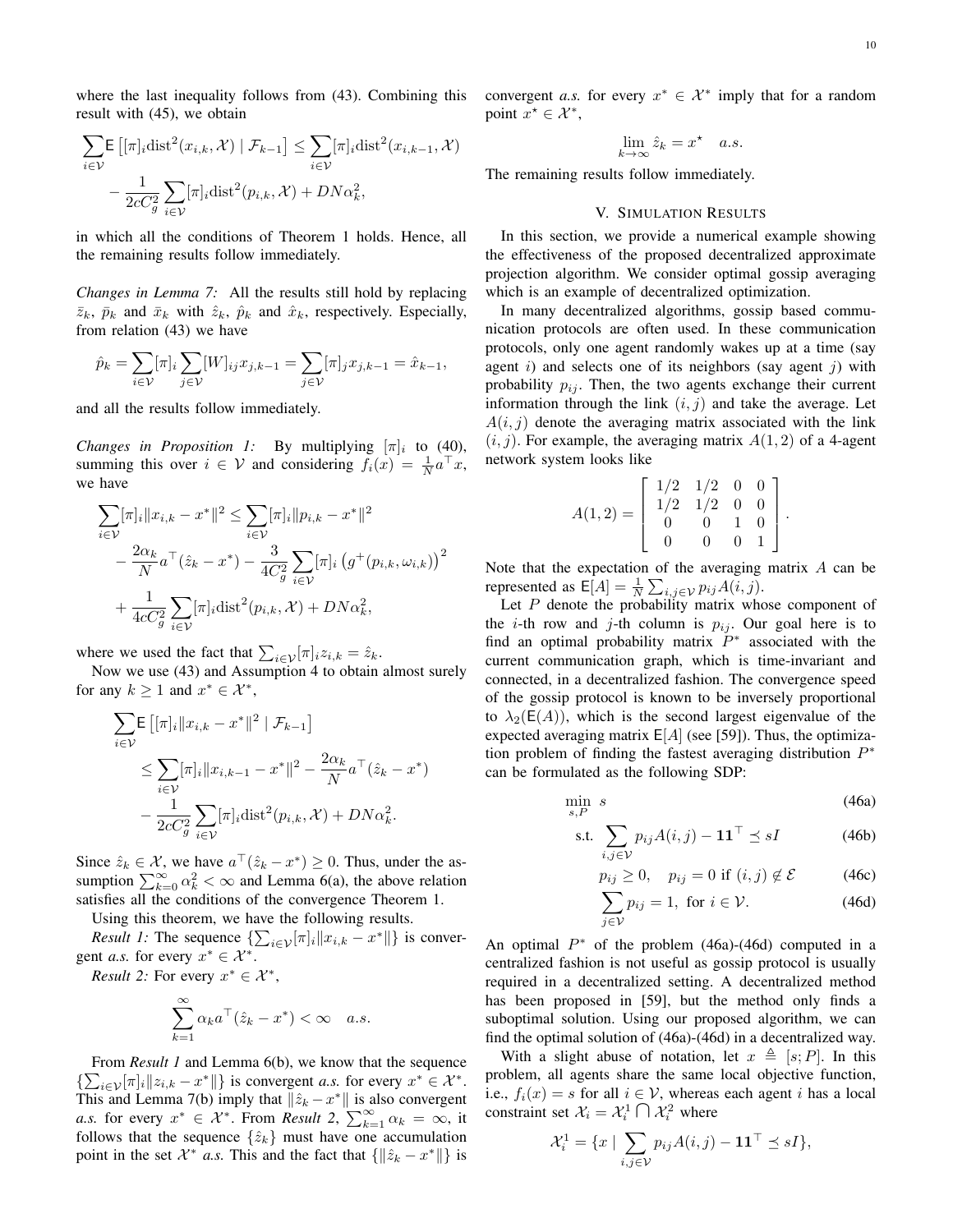TABLE I NUMBER OF ITERATIONS FOR ALL NETWORK AGENTS TO CONVERGE WITHIN 0.01% OF THE GLOBAL AVERAGE

|    | clique | cycle | star   |
|----|--------|-------|--------|
|    | 2.170  | 2.819 | .190   |
| 15 | $-179$ | 8.280 | 18.541 |

$$
\mathcal{X}_i^2 = \{x \mid \sum_{j \in \mathcal{V}} p_{ij} = 1, \ p_{ij} \ge 0, \ p_{ij} = 0 \text{ if } j \notin \mathcal{N}_i \}.
$$

At each iteration of our algorithm, we randomly select a component constraint from  $\mathcal{X}_i$  and make a projection. More specifically, we approximate the projection onto the SDP constraint  $\mathcal{X}_i^1$  using the equation (11). Note that the constraints (46c)-(46d), which are distributed among agents, will guarantee the structure of the underlying communication graph. Therefore, agents do not require knowledge on the whole graph structure.

We note that due to the compactness of the set  $\mathcal{X}_i^2$ , the problem (46a)-(46d) satisfies Assumption 2 and the optimal solution set  $\mathcal{X}^*$  is nonempty. Assumptions 1, 3 and 5 can be satisfied by construction. Assumption 4 is also satisfied as all inequalities are affine in this case.

We let all agents terminate if their solution is within 0.01% of the global average and the total feasibility violation is less than 0.001. We say the algorithm has converged only when all network agents terminate. Note that this global average based criterion is just used for the sake of simulations. Also, due to the randomness of our algorithm, we repeat all the simulations for 10 times and report their averages.

Table I summarizes the simulation results. It shows the number of iterations until convergence for different numbers of agents  $(N)$  and underlying communication topologies  $(\mathcal{G}_k)$ . In the experiment, we use  $\alpha_{i,k} = \frac{1}{k}$  for all  $i \in \mathcal{V}$ , and 4, 15 agents with three different network topologies, namely clique, cycle and star. Note that for this problem the underlying network must be time-invariant, i.e.,  $\mathcal{G}_k = \mathcal{G}$  for  $k \geq 1$ , as the gossip algorithm in [59] is built on a fixed undirected graph. As expected, the star graph takes the most iterations for both  $N = 4, 15$ . Also, when there are more agents in the network, the algorithm takes more iterations.

#### VI. CONCLUSION

We have studied a distributed optimization problem defined on a multiagent network which involves nontrivial constraints like LMIs. We have proposed a decentralized algorithm based on random feasibility updates, where we approximate the projection with an additional subgradient step. The proposed algorithm is efficiently applicable for solving any distributed optimization problems which involve lots of computationally prohibitive constraints, for example, decentralized SDPs. We have established the almost sure convergence of our method under two different assumptions on the weight matrices, namely doubly stochastic  ${W_k}$  over a Q-strongly connected sequence of digraphs and row stochastic W over a strongly connected digraph. We have performed experiments on an optimal gossip averaging problem to verify the performance and convergence of the proposed algorithm.

# **REFERENCES**

- [1] N. Cesa-Bianchi and G. Lugosi, *Prediction, learning, and games*. Cambridge University Press, 2006.
- [2] E. Camponogara, D. Jia, B. Krogh, and S. Talukdar, "Distributed model predictive control," *Control Systems, IEEE*, vol. 22, no. 1, pp. 44–52, February 2002.
- [3] S. S. Ram, V. V. Veeravalli, and A. Nedić, "Distributed non-autonomous power control through distributed convex optimization," in *IEEE INFO-COM*, 2009, pp. 3001–3005.
- [4] S. Kar and J. Moura, "Distributed consensus algorithms in sensor networks: Quantized data and random link failures," *IEEE Transactions on Signal Processing*, vol. 58, no. 3, pp. 1383 –1400, March 2010.
- [5] A. Jadbabaie, J. Lin, and A. Morse, "Coordination of groups of mobile autonomous agents using nearest neighbor rules," *IEEE Transactions on Automatic Control*, vol. 48, no. 6, pp. 988 – 1001, June 2003.
- [6] A. Nedić and A. Ozdaglar, "Distributed subgradient methods for multiagent optimization," *IEEE Transactions on Automatic Control*, vol. 54, no. 1, pp. 48–61, 2009.
- [7] A. Nedić, A. Ozdaglar, and A. Parrilo, "Constrained consensus and optimization in multi-agent networks," *IEEE Transactions on Automatic Control*, vol. 55, no. 4, pp. 922–938, 2010.
- [8] P. Bianchi and J. Jakubowicz, "Convergence of a multi-agent projected stochastic gradient algorithm," 2012, http://arxiv.org/abs/1107.2526.
- [9] K. I. Tsianos, S. Lawlor, and M. G. Rabbat, "Consensus-based distributed optimization: Practical issues and applications in large-scale machine learning," in *Proceedings of the 50th Allerton Conference on Communication, Control, and Computing*, 2012.
- [10] S. S. Ram, A. Nedić, and V. V. Veeravalli, "Asynchronous gossip algorithms for stochastic optimization," in *48th IEEE Conference on Decision and Control*, 2009, pp. 3581–3586.<br>[11] ——, "Asynchronous gossip algorithm for sto
- $-$ , "Asynchronous gossip algorithm for stochastic optimization: Constant stepsize analysis," in *Recent Advances in Optimization and its Applications in Engineering*, M. Diehl, F. Glineur, E. Jarlebring, and W. Michiels, Eds. Springer Berlin Heidelberg, 2010, pp. 51–60.
- [12] A. Nedić, "Asynchronous broadcast-based convex optimization over a network," *IEEE Trans. Automat. Contr.*, vol. 56, no. 6, pp. 1337–1351, 2011.
- [13] K. Srivastava and A. Nedić, "Distributed asynchronous constrained stochastic optimization," *IEEE Journal of Selected Topics in Signal Processing*, vol. 5, no. 4, pp. 772–790, 2011.
- [14] I. Lobel, A. Ozdaglar, and D. Feijer, "Distributed multi-agent optimization with state-dependent communication," *Mathematical Programming*, vol. 129, no. 2, pp. 255–284, 2011.
- [15] I. Lobel and A. Ozdaglar, "Distributed subgradient methods for convex optimization over random networks," *IEEE Transactions on Automatic Control*, vol. 56, no. 6, pp. 1291 –1306, June 2011.
- [16] A. Nedić and A. Olshevsky, "Distributed optimization over time-varying directed graphs," *IEEE Transactions on Automatic Control*, vol. 60, no. 3, pp. 601–615, March 2015.
- [17] K. Tsianos, S. Lawlor, and M. Rabbat, "Push-sum distributed dualaveraging for convex optimization," in *Proceedings of the 51st IEEE Conference on Decision and Control*, Maui, Hawaii, December 2012, pp. 5453–5458.
- [18] J. Duchi, A. Agarwal, and M. Wainwright, "Dual averaging for distributed optimization: Convergence analysis and network scaling," *IEEE Transactions on Automatic Control*, vol. 57, no. 3, pp. 592–606, March 2012.
- [19] E. Wei and A. Ozdaglar, "On the  $O(1/k)$  convergence of asynchronous distributed alternating direction method of multipliers," 2013, http://arxiv.org/pdf/1307.8254.
- [20] F. Iutzeler, P. Bianchi, P. Ciblat, and W. Hachem, "Explicit convergence rate of a distributed alternating direction method of multipliers," 2013, http://arxiv.org/pdf/1312.1085.
- [21] P. Bianchi, W. Hachem, and F. Iutzeler, "A stochastic coordinate descent primal-dual algorithm and applications to large-scale composite optimization," 2014, http://arxiv.org/pdf/1407.0898.
- [22] F. Iutzeler, P. Bianchi, P. Ciblat, and W. Hachem, "Asynchronous distributed optimization using a randomized alternating direction method of multipliers," 2013, http://arxiv.org/pdf/1303.2837.
- [23] W.Shi, Q. Ling, G. Wu, and W. Yin, "Extra: An exact firstorder algorithm for decentralized consensus optimization," 2014, http://arxiv.org/pdf/1404.6264.